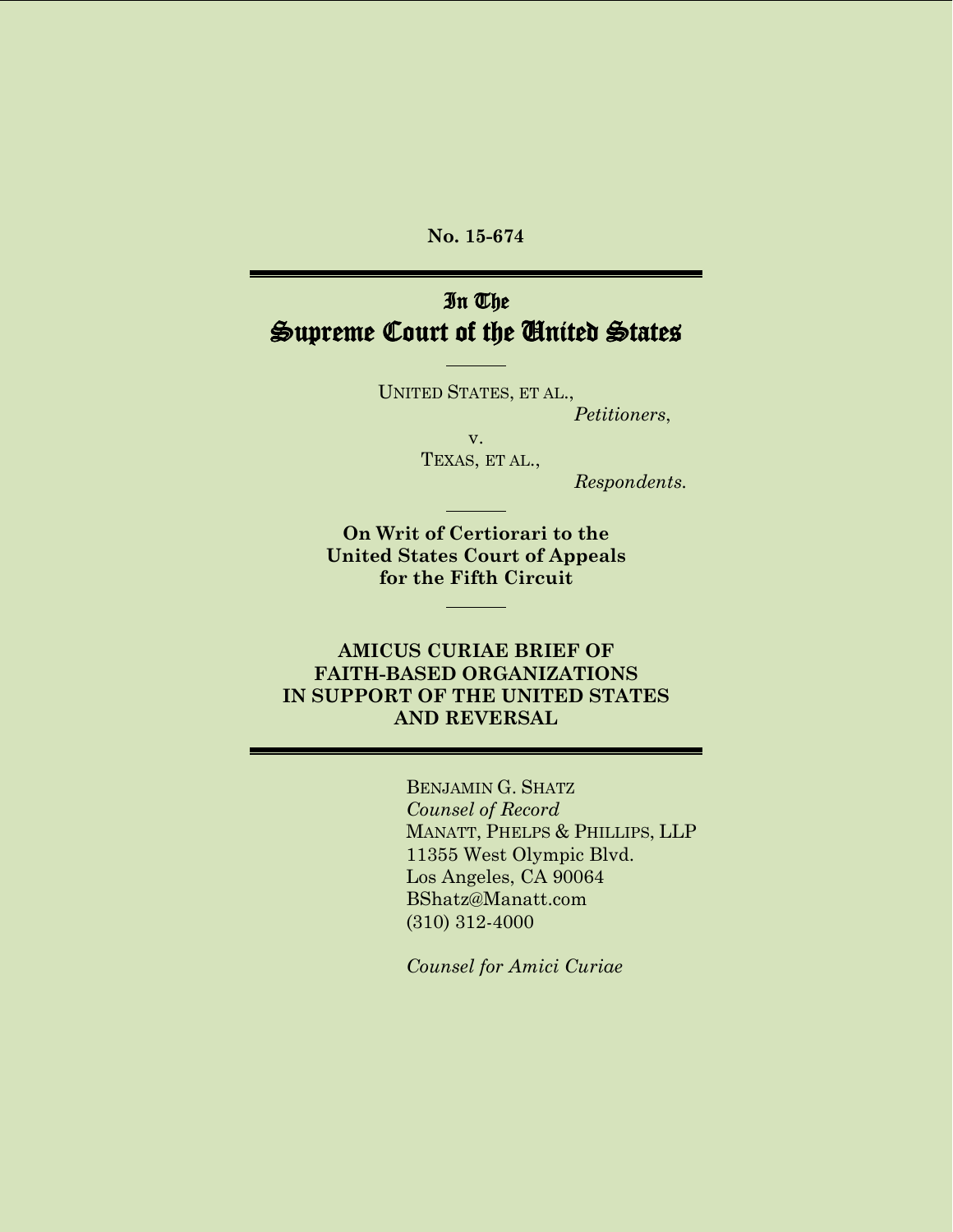# **TABLE OF CONTENTS**

| BRIEF OF AMICUS CURIAE 1                                                                                                                               |  |  |  |  |  |
|--------------------------------------------------------------------------------------------------------------------------------------------------------|--|--|--|--|--|
| <b>IDENTITY AND INTEREST OF</b>                                                                                                                        |  |  |  |  |  |
| SUMMARY OF ARGUMENT  13                                                                                                                                |  |  |  |  |  |
| <b>REASONS FOR REVERSING</b>                                                                                                                           |  |  |  |  |  |
| The Secretary Had Discretion to<br>A.<br>Issue the Immigration Guidance<br>In Light of Its Benefits to the<br>Interest of Stable Families 14           |  |  |  |  |  |
| <b>Predeportation Detention</b><br>1.<br>Traumatizes Families  17                                                                                      |  |  |  |  |  |
| Deportation Has Severely<br>2.<br>Adverse Effects on Families  19                                                                                      |  |  |  |  |  |
| 3.<br>The Immigration Guidance<br>Prevents Immediate and Long-<br>Lasting Damage to Children  21                                                       |  |  |  |  |  |
| <b>B.</b><br>The Secretary Had Discretion to<br>Issue the Immigration Guidance<br>In Light of Its Benefits to Society<br>and Religious Communities  24 |  |  |  |  |  |
|                                                                                                                                                        |  |  |  |  |  |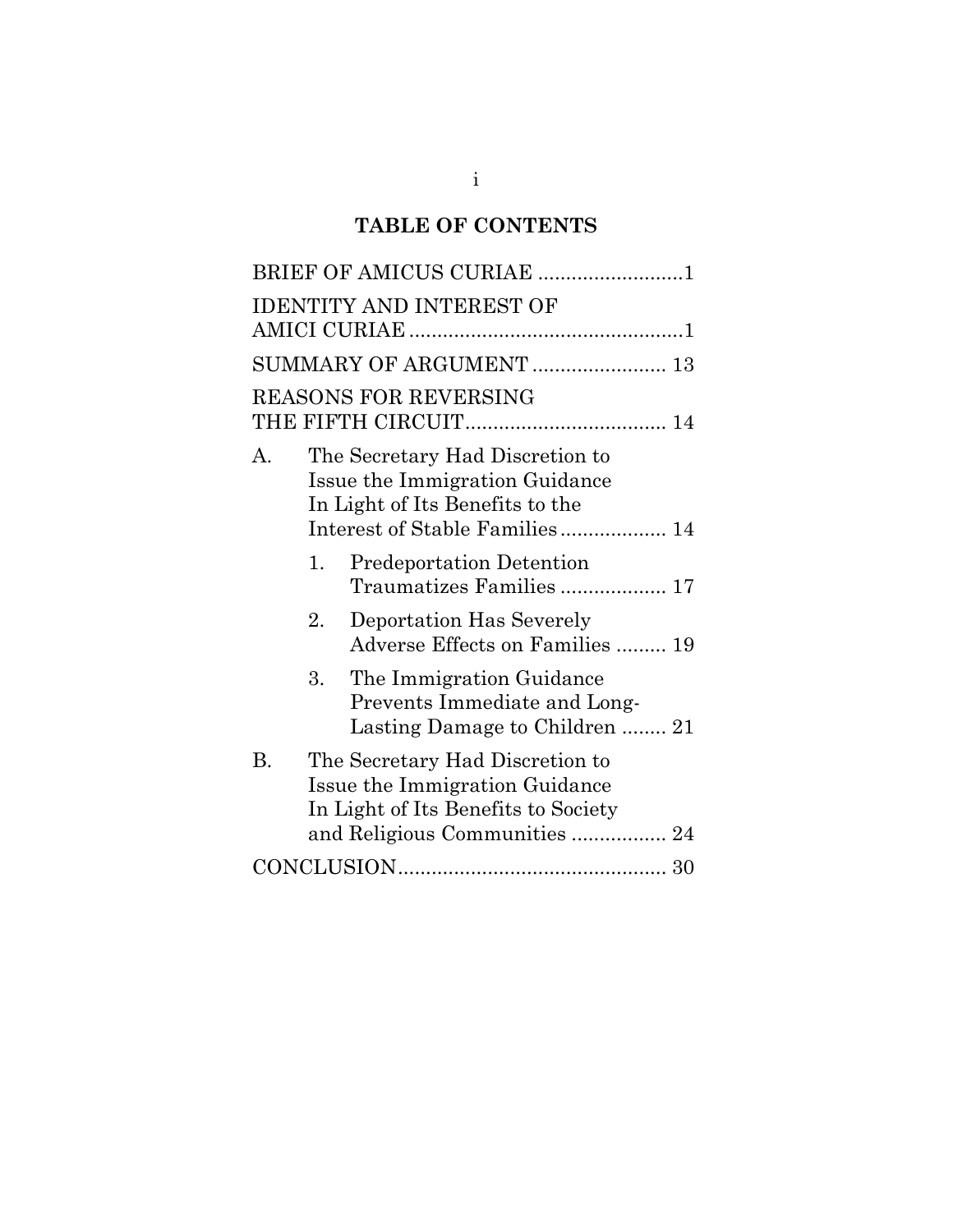# **TABLE OF AUTHORITIES**

## **CASES**

| am a mi mnia                              |  |
|-------------------------------------------|--|
|                                           |  |
| Richland Park Homeowners Ass'n v. Pierce, |  |
| Reno v. Am.-Arab Anti-Discrim. Comm.,     |  |
|                                           |  |
| Mejia-Carrillo v. INS,                    |  |
| <i>INS v. Hector,</i>                     |  |
|                                           |  |
| Heckler v. Chaney,                        |  |
|                                           |  |
| Bastidas v. INS,                          |  |
|                                           |  |
| Arizona v. United States,                 |  |
|                                           |  |
| Akhtar v. Burzynski,                      |  |

#### **STATUTES**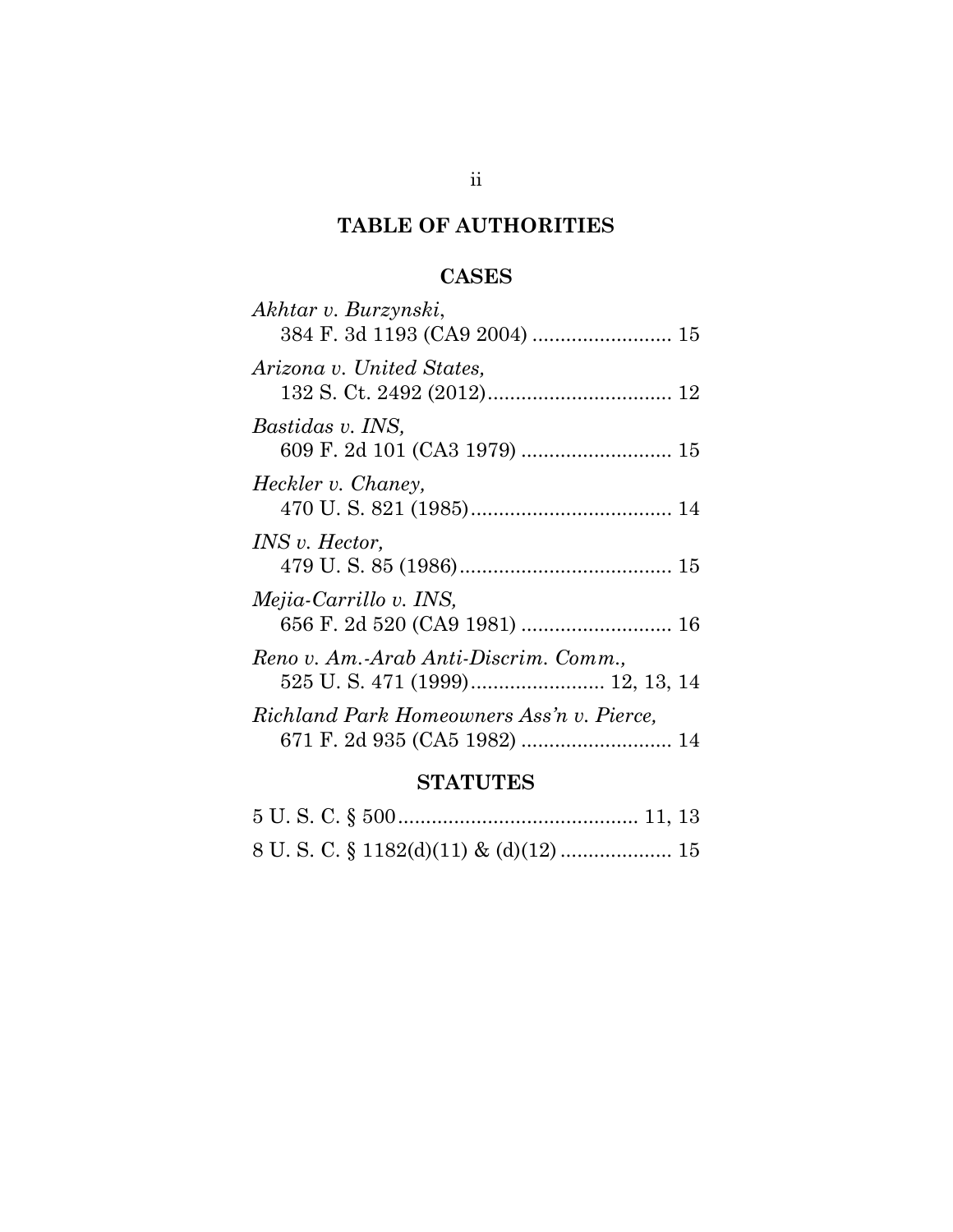## **OTHER AUTHORITIES**

| California Immigrant Policy Center and the                                                                                                                                                                    |
|---------------------------------------------------------------------------------------------------------------------------------------------------------------------------------------------------------------|
| Center for the Study of Immigrant                                                                                                                                                                             |
| Integration at the University of Southern                                                                                                                                                                     |
| California, Looking Forward:                                                                                                                                                                                  |
| Immigrant Contributions to the Golden State                                                                                                                                                                   |
| $2(2014)$ , available at                                                                                                                                                                                      |
| www.caimmigrant.org/research-and-                                                                                                                                                                             |
|                                                                                                                                                                                                               |
| Chaudry, Ajay et al., The Urban Inst., Facing<br>Our Future: Children in the Aftermath of<br>Immigration Enforcement 39 (Feb. 2010)<br>www.urban.org/uploadedpdf/412020_<br>FacingOurFuture_final.pdf 20, 21  |
| Dreby, Joanna, The burden of deportation on<br>children in Mexican Immigrant Families,<br>74 Journal of Marriage & Family 829 (2012),<br>www.immigrationeval.com/WP/wp-<br>content/uploads/2013/10/Burden-of- |
| Gallup, Immigration,<br>www.gallup.com/poll/1660/immigration.aspx<br>(2014 June 5-8 responses)  29                                                                                                            |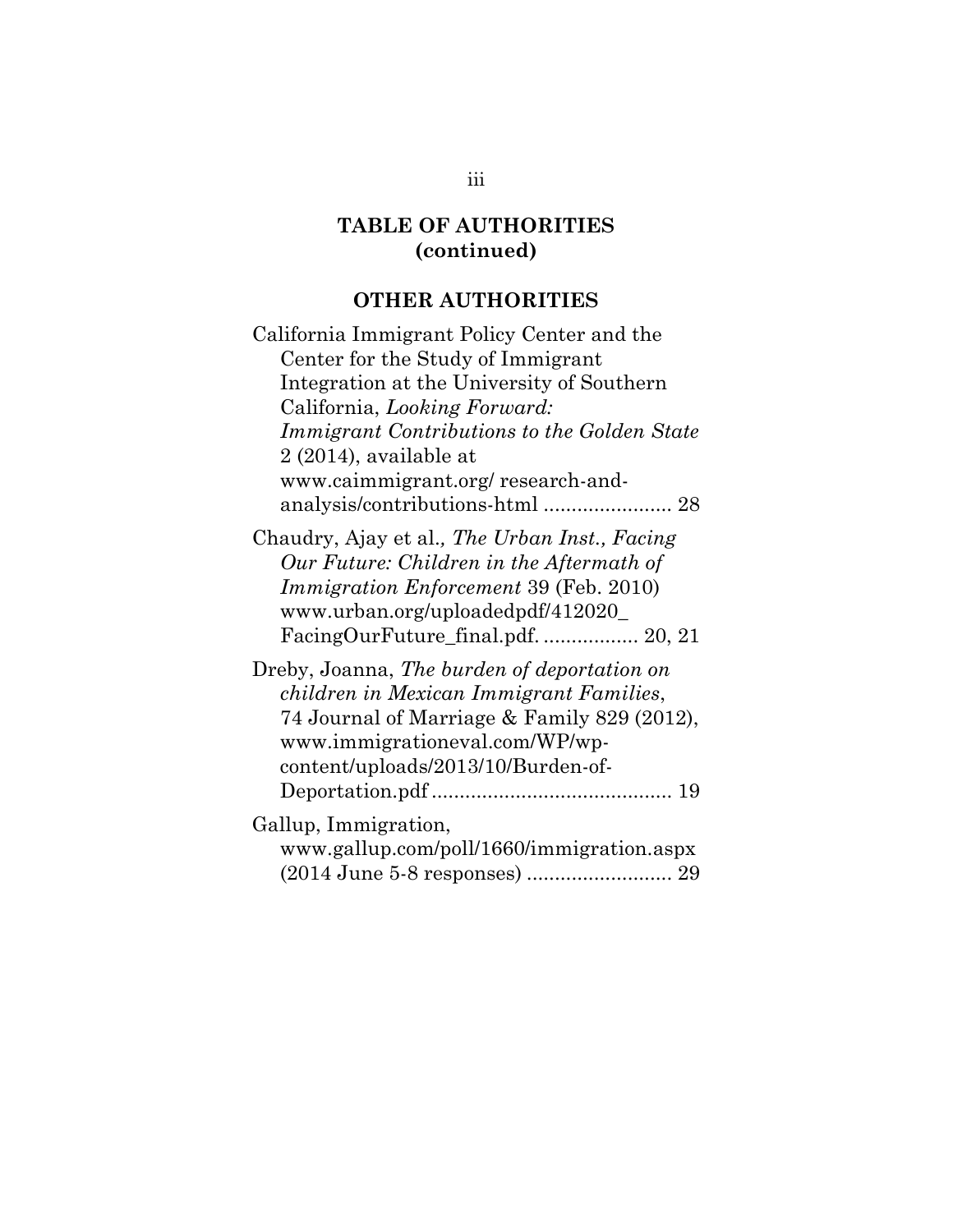| Hagan, Jacqueline M. et al., Social Effects of  |
|-------------------------------------------------|
| Mass Deportations by the United States          |
| Government, 2000–10, 34 Ethnic & Racial         |
| Studies 1374, 1378 (Aug. 2011), available at    |
| www.actionresearch.illinois.edu/courses/        |
| FAA391_Spring12/ Hagan_2011.pdf.  24            |
| Human Rights Watch, Locked Up Far Away:         |
| The Transfer of Immigrants to Remote            |
| Detention Centers in the United States          |
| (Dec. 2009), www.hrw.org/sites/default/         |
| files/reports/us1209webwcover_0.pdf  18         |
| Office of the Inspector Gen., Dep't of Homeland |
| Sec., Removals Involving Illegal Alien          |
| Parents Of United States Citizen Children,      |
| OIG-09-15, at $4(2009)$ ,                       |
| www.oig.dhs.gov/assets/Mgmt/OIG_09-             |
|                                                 |
| Post-Deportation Human Rights Project,          |
| Boston College, The Psychosocial Impact of      |
| Detention and Deportation on U.S. Migrant       |
| Children and Families 6 (Aug. 2013),            |
| www.bc.edu/content/dam/files/centers/           |
| humanrights/doc/IACHR%20Report%20on%            |
| 20Pyschosocial%20Impact%20of%20Detenti          |
| on%20%20Deportation-FINAL%208-16-               |
|                                                 |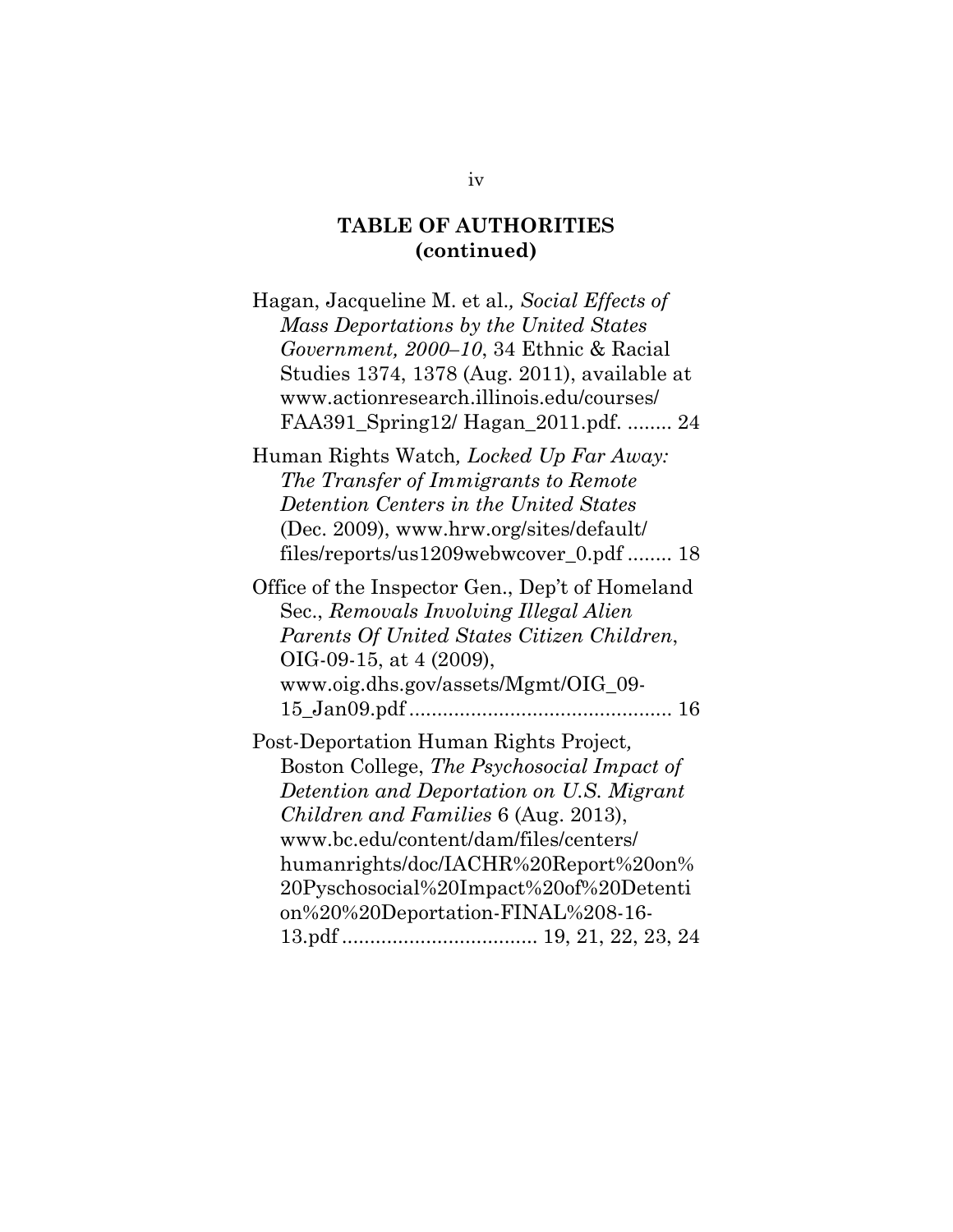| Rabin, Nina, Disappearing Parents:<br>Immigration Enforcement and the<br>Child Welfare System,<br>44 Conn. L. Rev. 99 (2011)  17, 18                                                                                                                                      |
|---------------------------------------------------------------------------------------------------------------------------------------------------------------------------------------------------------------------------------------------------------------------------|
| Satinsky, Sara et al., Human Impact Partners,<br>Family Unity, Family Health: How Family-<br><b>Focused Immigration Reform Will Mean</b><br><b>Better Health for Children and Families</b><br>7, App. 45 (June 2013), www.familyunity<br>familyhealth.org/uploads/images/ |
| The Perryman Group, An Essential Resource:<br>An Analysis of the Economic Impact of<br>Undocumented Workers on Business Activity<br>in the US with Estimated Effects by State<br>and by Industry 6 (2008), www.ilw.com/<br>articles/2008,1008-perryman.pdf 28             |
| Undocumented Immigrants' State and Local<br>Tax Contributions (2013),<br>www.itep.org/pdf/undocumented                                                                                                                                                                    |
| Wessler, Seth, Applied Research Center,<br><b>Shattered Families: The Perilous</b><br>Intersection of Immigration Enforcement<br>and the Child Welfare System<br>38 (Nov. 2011), www.atlanticphilanthropies.                                                              |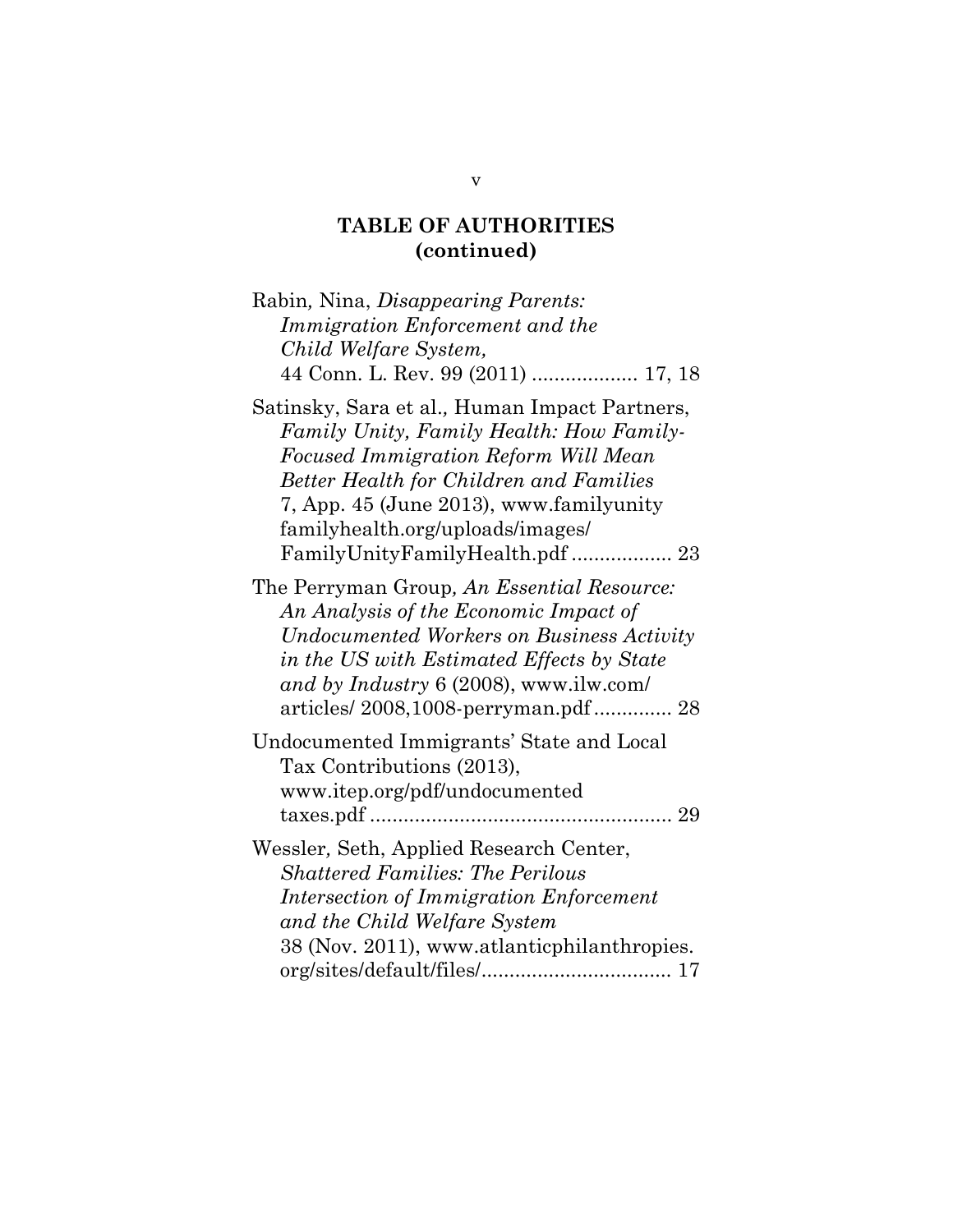| West, Darrell M., The Costs and Benefits<br>of Immigration,                                                                   |
|-------------------------------------------------------------------------------------------------------------------------------|
|                                                                                                                               |
| http://w2.vatican.va/content/francesco/en/<br>speeches/2015/september/documents/papa-<br>francesco_20150924_                  |
| http://www.the-tidings.com/voices/archbishop-<br>gomez/statement-on-us-supreme-court-<br>decision-to-review-texas-v-us-<br>12 |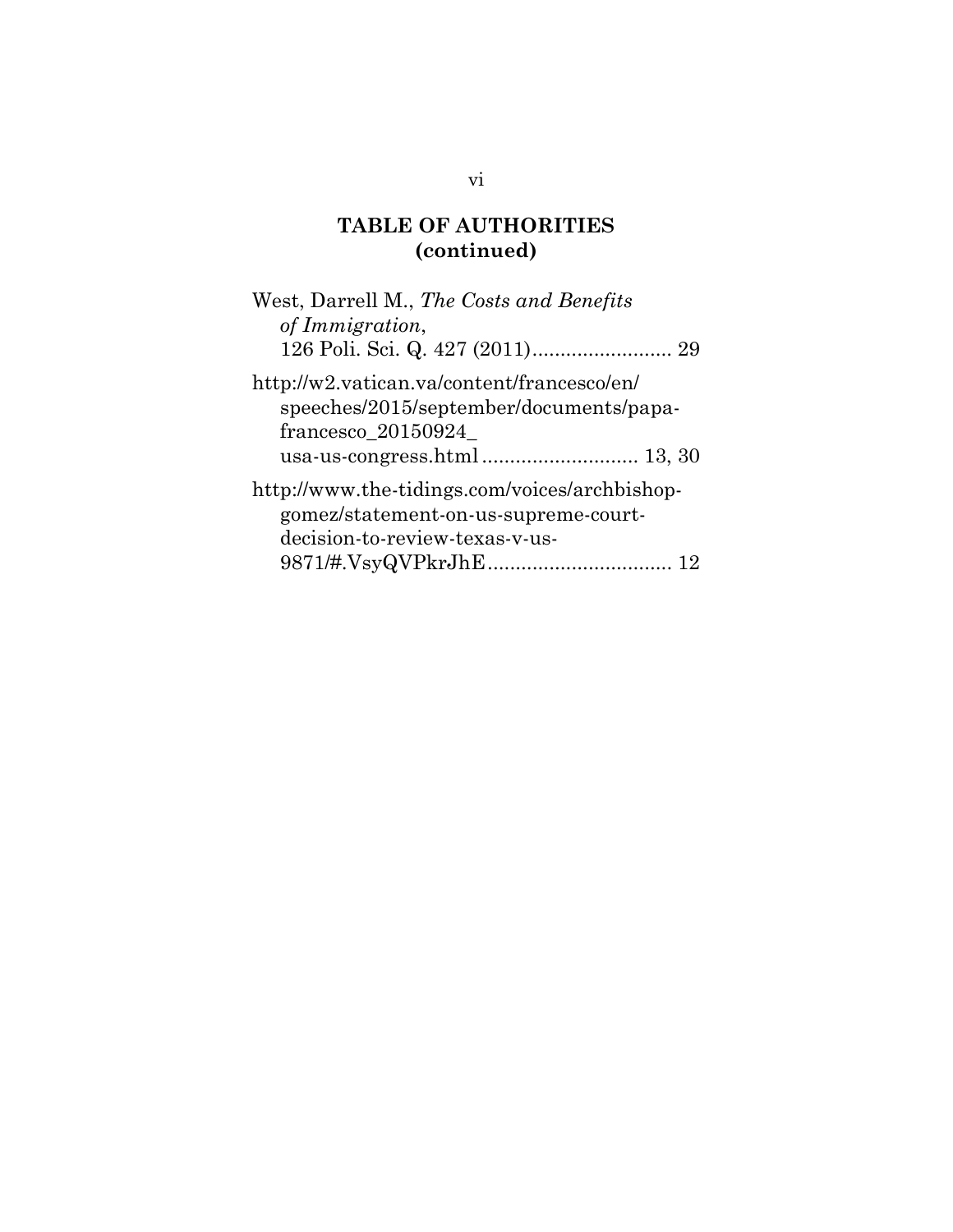## <span id="page-7-0"></span>**BRIEF OF AMICUS CURIAE IDENTITY AND INTEREST OF** *AMICI CURIAE[1](#page-7-1)*

*Amici curiae* are the following U.S. faithbased organizations and persons whose work includes advocating for or providing aid and resources to recent U.S. immigrants and their families: the United States Conference of Catholic Bishops ("USCCB")[2;](#page-7-2) Church World

<span id="page-7-1"></span><sup>1</sup> This brief is filed with consent of Petitioners and Respondents. No party's counsel authored this brief in whole or in part. No party or party's counsel contributed money that was intended to fund preparation or submission of this brief, and no person other than the amici curiae or their counsel contributed money that was intended to fund preparation or submission of this brief.

<span id="page-7-2"></span><sup>2</sup> The USCCB is an assembly of the leadership of the Catholic Church in the United States to which all the active Cardinals, Archbishops and Bishops of the United States belong. The USCCB seeks to unify, coordinate, encourage, promote, and carry on Catholic activities in the United States; to organize and conduct religious, charitable and social welfare work at home and abroad; to aid in education; to care for immigrants and refugees; and generally to further these goals through education, publication, and advocacy. To that end, the USCCB provides and promotes a wide range of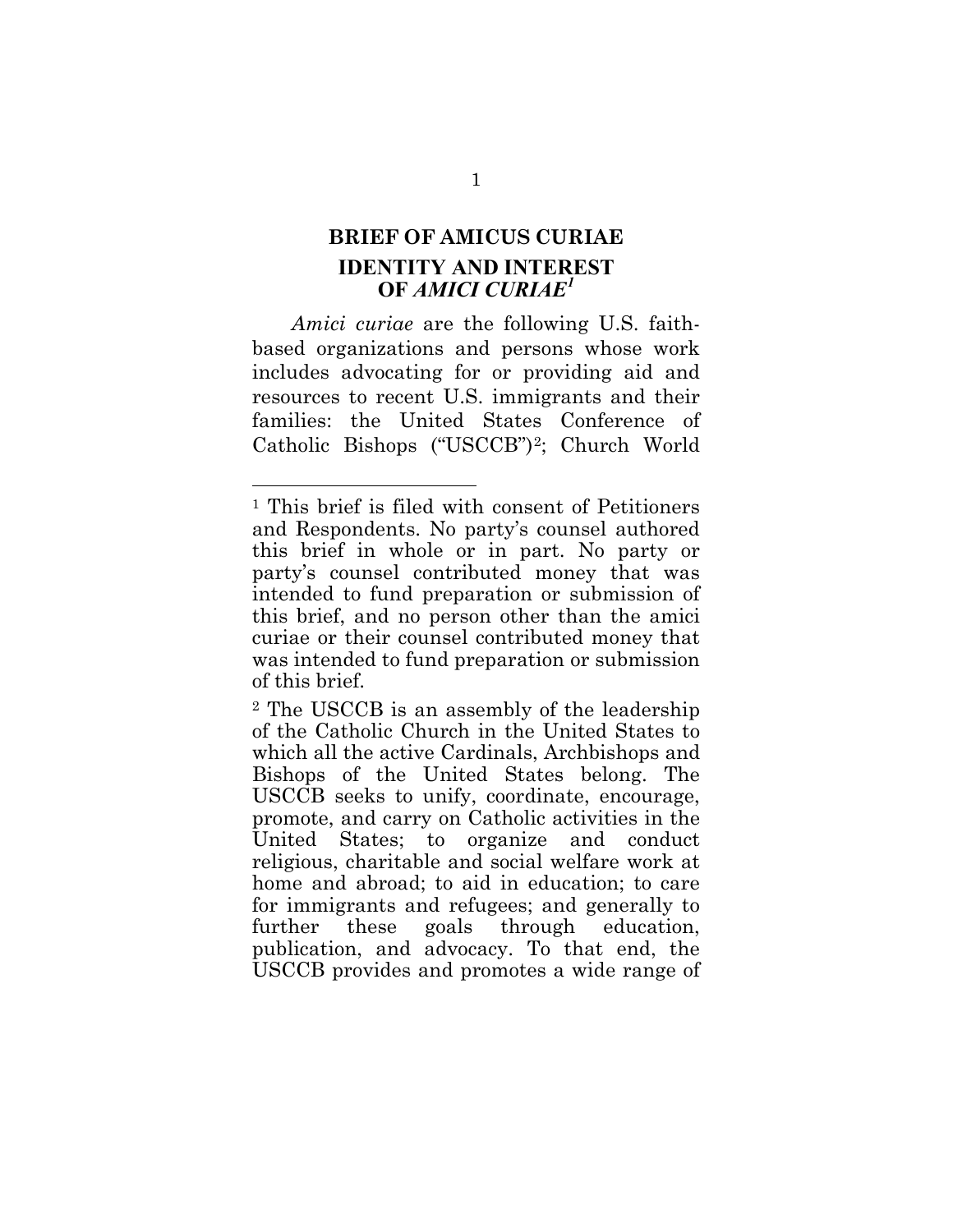Service ("CWS")<sup>[3](#page-8-0)</sup>; Reverend Gradye Parsons, Stated Clerk of the General Assembly of the Presbyterian Church (U.S.A.) ("PCUSA")<sup>4</sup>; the

l spiritual, educational, and charitable services throughout the country and around the world.

<span id="page-8-0"></span><sup>3</sup> As a humanitarian agency that brings together 37 Protestant, Anglican and Orthodox member communions (comprising over 45 million people in more than 100,000 local congregations), CWS works to eradicate hunger and poverty and to promote peace and justice around the world. Domestically, CWS works with 38 community-based local offices and affiliates to resettle refugees and provide legal services and assistance to immigrants in the U.S.

<span id="page-8-1"></span><sup>4</sup> Reverend Parsons is the Stated Clerk of the General Assembly and senior ecclesiastical officer of the PCUSA, a national Christian denomination with nearly 1,760,000 members in just under 10,000 congregations, organized into 171 presbyteries under the jurisdiction of 16 synods. Through its antecedent religious bodies, the PCUSA has existed as an organized religious denomination since 1706. This brief is consistent with policies adopted by the PCUSA's General Assembly expressing the desire that immigration law and policy of the U.S. protect family unity and allow persons already living and working in the U.S. a means of remaining free from fear of deportation. The General Assembly does not claim to speak for all Presbyterians, nor are its policies binding on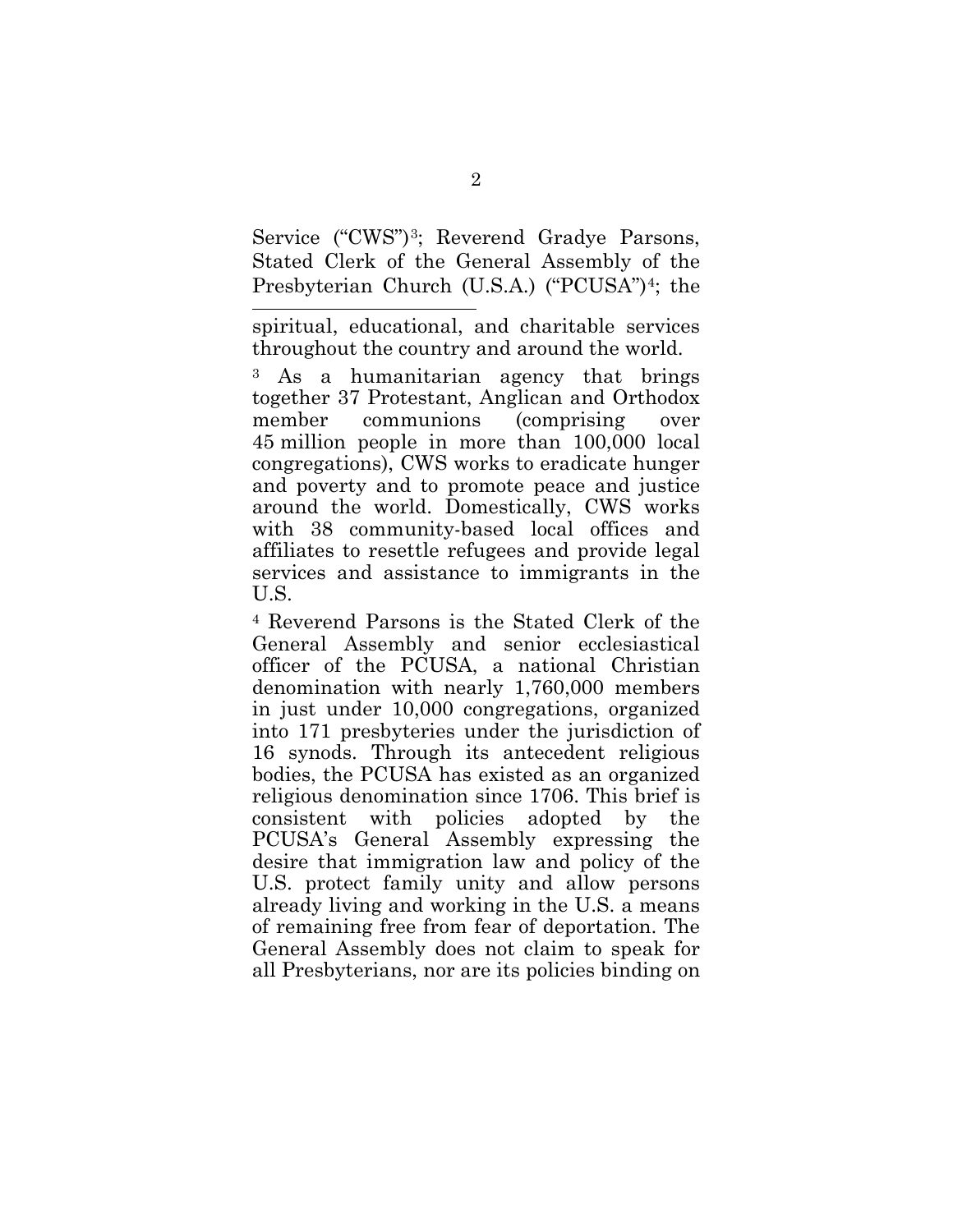Leadership Conference of Women Religious  $("LCRW")^5$  $("LCRW")^5$ ; Disciples Home Missions  $("DHM")^6$  $("DHM")^6$ ;

l

<span id="page-9-0"></span><sup>5</sup> LCWR is an association of leaders of congregations of Catholic women religious in the U.S. founded in 1956. LCWR has nearly 1400 members, who represent more than 80% of the approximately 49,000 women religious in the U.S. Catholic sisters began coming to these shores 288 years ago as immigrants to serve immigrant populations and continue to this day to minister to new immigrants in schools, hospitals, and social service agencies. LCWR members have seen the devastating effects caused by the deportation of recent immigrant mothers and fathers and have provided aid and comfort to their suffering children.

<span id="page-9-1"></span><sup>6</sup> DHM is the enabling and coordinating expression of the Christian Church (Disciples of Christ) in the U.S. and Canada in the areas of congregational programming and mission in North America. With over 750,000 members in over 3,800 congregations, their church has since 1949 resettled more than 40,000 refugees through DHM's Refugee & Immigration Ministries, and assisted countless people facing immigration problems. Their Disciples Immigration Legal Counsel helps congregation members protect their rights, understand their

the PCUSA's membership. However, the General Assembly is the highest legislative and interpretive body for the denomination, and it is the final point of decision in all disputes.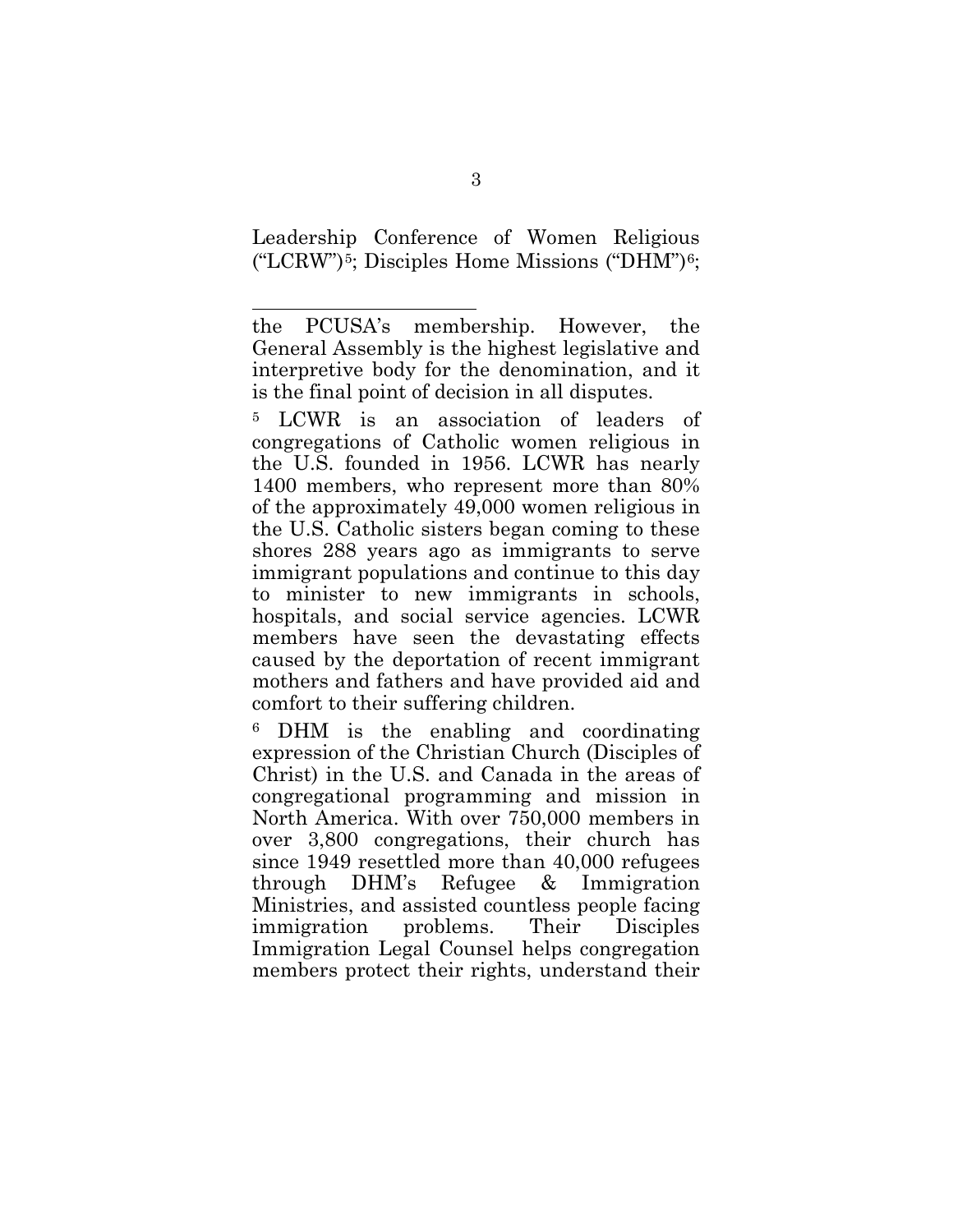the Sisters of Mercy of the Americas<sup>[7](#page-10-0)</sup>; Sojourners<sup>[8](#page-10-1)</sup>; the Franciscan Action Network ("FAN")[9;](#page-10-2) the Missionary Servants of the Most

l

<span id="page-10-1"></span><sup>8</sup> Sojourners is a national Christian organization with a 40-year history committed to faith in action for social justice.

<span id="page-10-2"></span><sup>9</sup> FAN is a national organization of 50 member institutions with a combined membership of over 21,000 members. FAN creates a unified voice for Franciscans—a movement inspired by St. Francis of Assisi and his call for compassion for the poor. Some of FAN's members work directly with recent immigrant families and advocate on behalf of immigrant rights. This brief is consistent with Franciscan values, the

options and work through the U.S. Immigration system.

<span id="page-10-0"></span><sup>7</sup> The Sisters of Mercy of the Americas is a community of Roman Catholic women religious dedicated to service to the poor, sick and uneducated with nearly 6,500 members (vowed religious and laity) serving in 43 states. The Sisters of Mercy of the Americas interact with undocumented immigrants and their families in over 1,000 ministries, including 16 Mercy hospitals and 17 Mercy colleges and universities. The Sisters of Mercy of the Americas know undocumented immigrants as neighbors, as friends and as brothers and sisters in Christ and have experienced firsthand the benefits that the subject Immigration Guidance affords such people.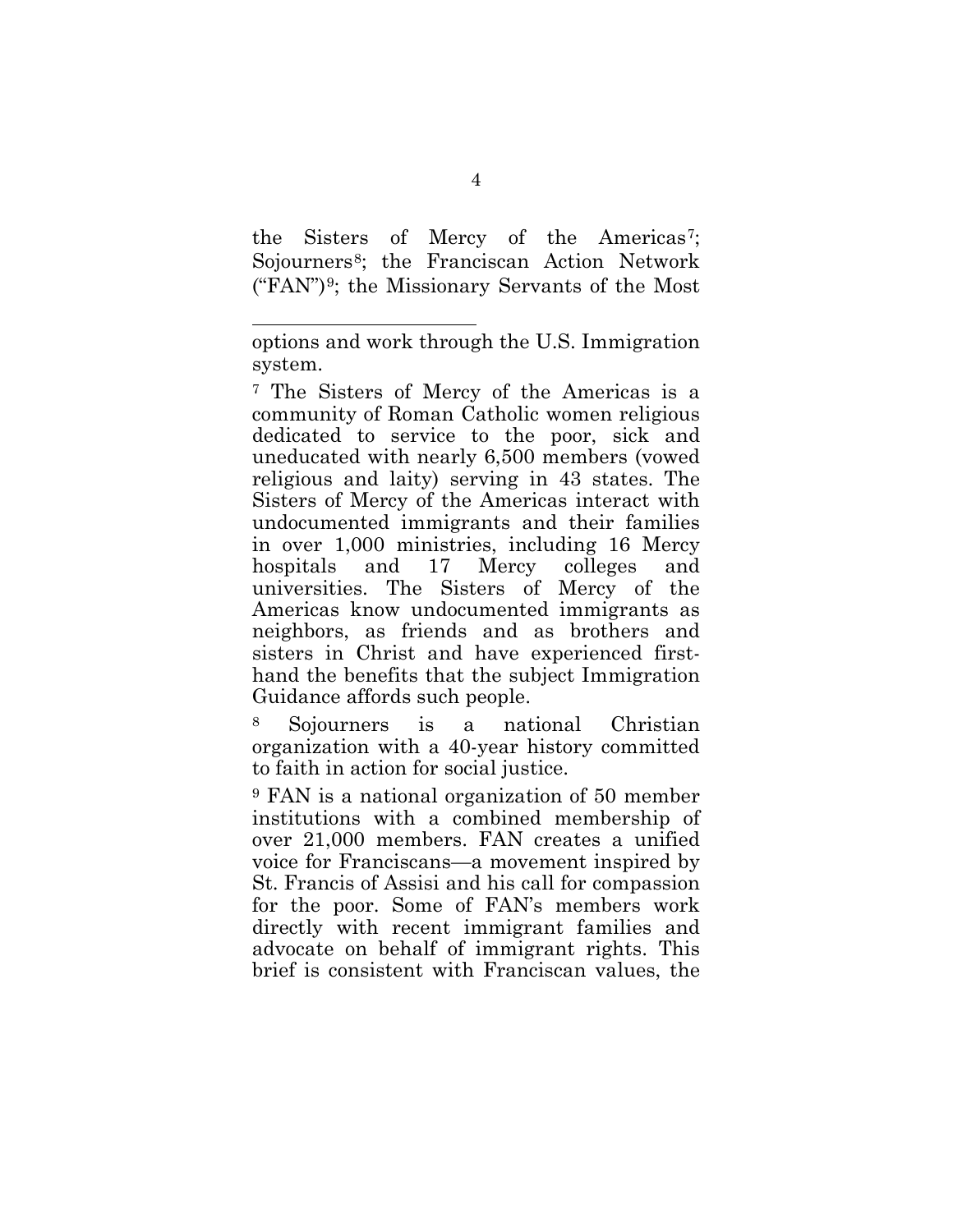Holy Trinity[10;](#page-11-0) NETWORK, a National Catholic Social Justice Lobby<sup>[11](#page-11-1)</sup>; the Mennonite Central Committee U.S. ("MCC")[12;](#page-11-2) the Conference of Major Superiors of Men

mission of FAN, and its efforts to protect families and enable persons living and working in the U.S. to be free from fear of deportation.

<span id="page-11-0"></span><sup>10</sup> The Missionary Servants of the Most Holy Trinity is a congregation of Catholic priests and Brothers founded in 1929 by the American Vincentian priest, Reverend Thomas A. Judge, who work with the poor and abandoned, including recent immigrants.

<span id="page-11-1"></span><sup>11</sup> NETWORK, a Catholic leader in the global movement for justice and peace, educates, organizes and lobbies for economic and social transformation. Founded in 1971 by 47 Catholic sisters, NETWORK is supported by thousands of groups and individuals across the nation who are committed to working for social and economic justice at the federal level.

<span id="page-11-2"></span><sup>12</sup> MCC is a global, non-profit organization that strives to share God's love and compassion for all through relief, development and peace. Supporting denominations include Mennonite Church USA, Brethren in Christ Church, and the U.S. Conference of Mennonite Brethren Churches. MCC works directly with recent immigrants in the U.S. and advocates for immigrants' rights.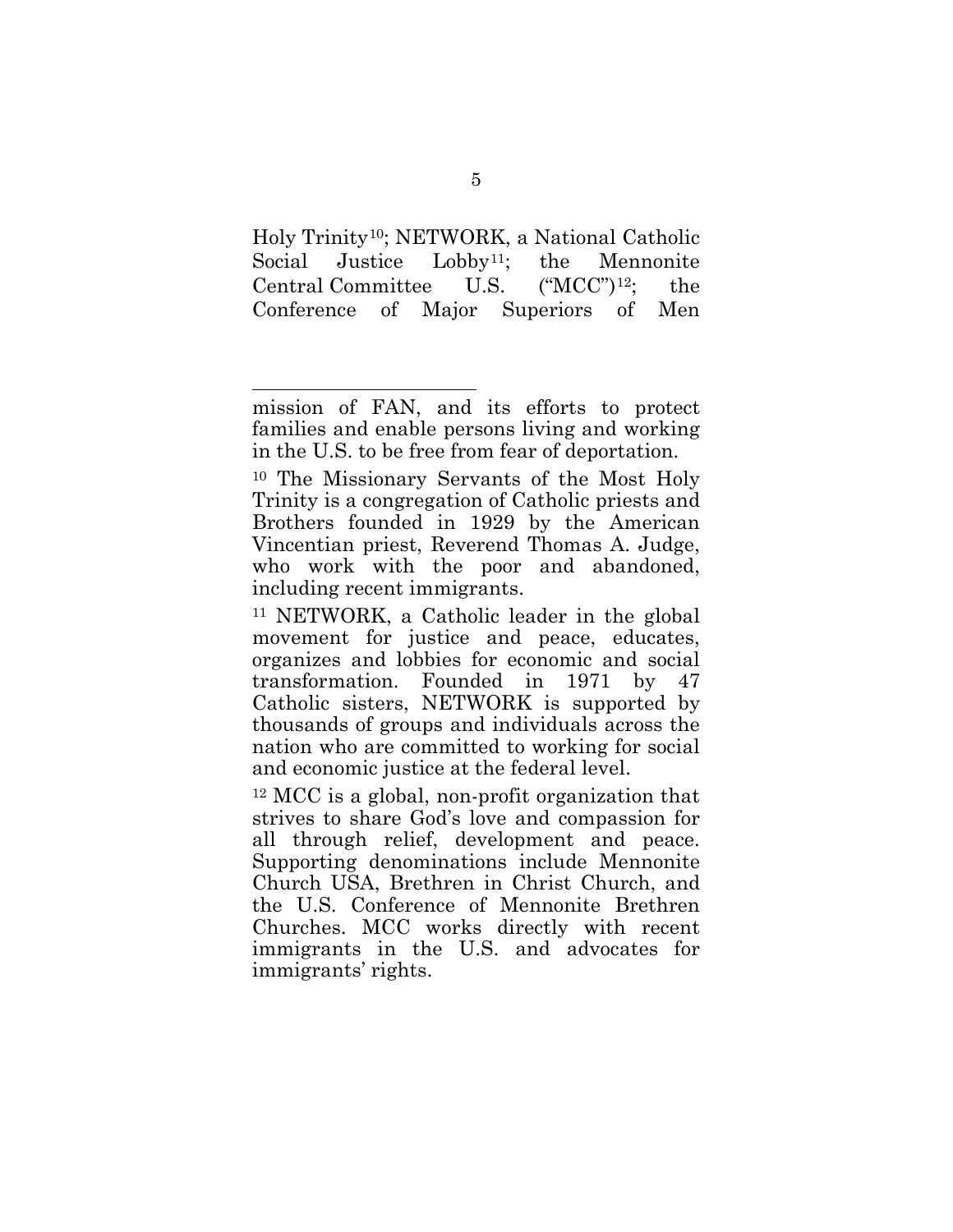("CMSM")[13;](#page-12-0) the General Synod of the United Church of Christ ("UCC")[14](#page-12-1); the National Latino Evangelical Coalition ("NaLEC")<sup>[15](#page-12-2)</sup>; Hope for Peace & Justice ("H4PJ")[16;](#page-12-3) the Good

l

<span id="page-12-1"></span><sup>14</sup> The General Synod of the UCC is the representative body of this Protestant denomination of approximately 1.1 million members worshipping in approximately 5,100 local churches throughout the U.S. The UCC serves God in the co-creation of a just and sustainable world. As a church of extravagant welcome and a church where "they may all be one," the UCC has a long history of advocating for justice for immigrant communities.

<span id="page-12-2"></span><sup>15</sup> NaLEC is an organization comprised of Latino and Latina Evangelicals committed to the common good and justice in the public sphere. NaLEC seeks to promote and amplify the voices of this growing constituency and offer solutions to some of the most intractable national challenges facing Hispanic communities, including those concerning immigration.

<span id="page-12-3"></span><sup>16</sup> H4PJ is a non-profit organization founded in 2004 by the Cathedral of Hope-UCC—the

<span id="page-12-0"></span><sup>13</sup> CMSM supports and offers resources for U.S. leaders of Catholic men's religious institutes. CMSM promotes dialogue and collaboration on issues of religious life as well as peace and justice issues with major groups in church and society. There are more than 17,000 religious priests and brothers in the U.S.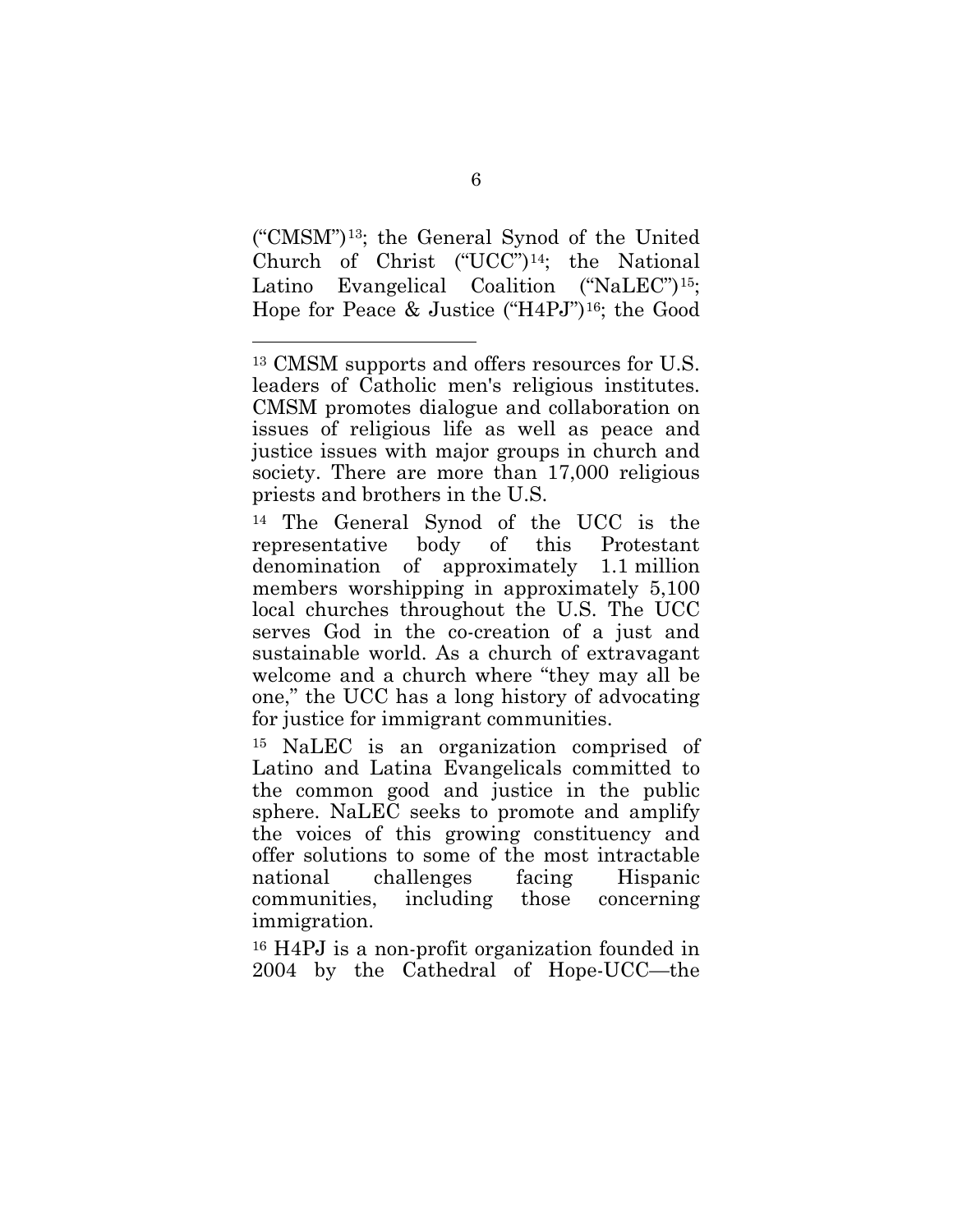Shepherd United Church of Christ<sup>17</sup>; ISAIAH<sup>[18](#page-13-1)</sup>; Shadow Rock[19](#page-13-2); Christ's Foundry United Methodist Mission<sup>20</sup>; Esperanza<sup>21</sup>; Southside

l world's largest LGBTQ and straight-together church. H4PJ was formed to be a vocal force for those of progressive faith and ideology.

<span id="page-13-0"></span><sup>17</sup> The Good Shepherd United Church of Christ of Sahuarita, Arizona is located near the U.S. border with Mexico. It sees the effects on people and their families of U.S. immigration policies on a daily basis, and has long advocated for and helped immigrants, keeping in mind the example of the Good Samaritan.

<span id="page-13-1"></span><sup>18</sup> ISAIAH is a faith-based coalition of more than 100 member congregations that works toward racial and economic equity in the State of Minnesota. ISAIAH is actively organizing and working with local immigrant law centers and community groups to help congregants in participating ISAIAH congregations prepare to enroll for the deferred action programs that are the subject of this appeal.

<span id="page-13-2"></span><sup>19</sup> Shadow Rock is a progressive United Church of Christ congregation committed to social justice as exhibited in its recent offer of sanctuary for Misael Perez Cabrera to prevent his deportation to Guatemala.

<span id="page-13-3"></span><sup>20</sup> Christ's Foundry is a mission United Methodist Church based in Dallas, Texas.

<span id="page-13-4"></span><sup>21</sup> Esperanza is a Hispanic faith-based network in the U.S. with a national network of over 13,000 clergy, churches, and community-based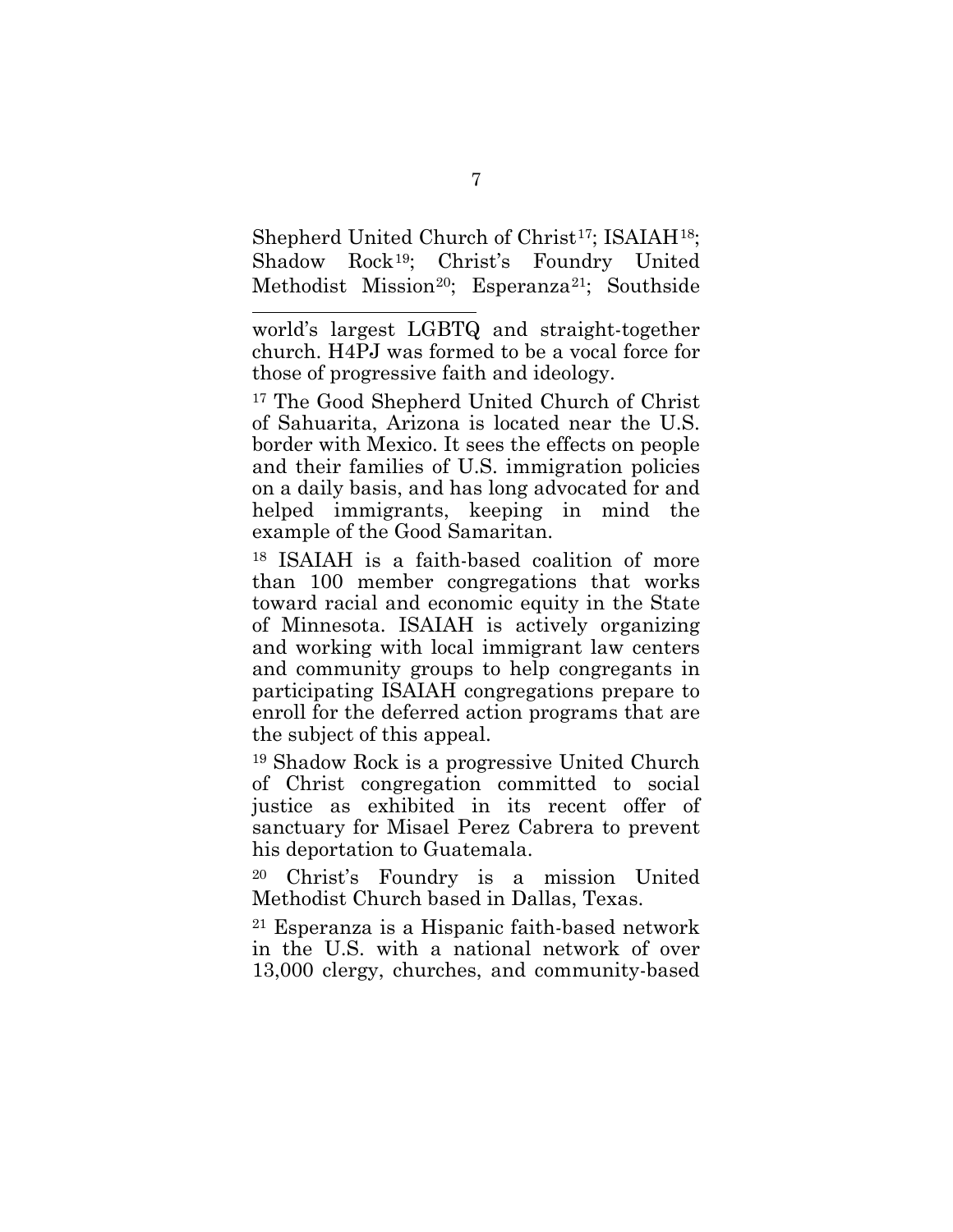Presbyterian Church<sup>22</sup>; the Oklahoma Conference of Churches ("OCC")[23](#page-14-1); the National

<span id="page-14-1"></span>l organizations. Driven by faith to serve and advocate for "the least of these" (Matthew 25:40), the underserved and marginalized in our society, Esperanza was founded in 1987 with support from the Hispanic Clergy of Philadelphia. Since then, Esperanza has worked to address the evolving needs of the Hispanic community both in the region and across the country. Esperanza has consistently advocated at the national level for comprehensive immigration reform, and at the local level, Esperanza's Immigration Legal Services department works directly with immigrant clients seeking to keep their families together and achieve the American dream of becoming U.S. citizens. Esperanza has seen the life-changing benefits of the DACA program first-hand, and is acutely aware of how the delayed implementation of expanded DACA and DAPA will hurt families.

<span id="page-14-0"></span><sup>22</sup> Southside Presbyterian Church is a church in Tucson, Arizona that provides services to a variety of people in its congregation, in its community, and in the wider Southern Arizona area. Southside has a long history of providing sanctuary to members of its immigrant community. For example, in response to the influx of Central American migrants crossing the border without resources in 1982, then-Southside Pastor John Fife declared the church a place of public sanctuary, and Southside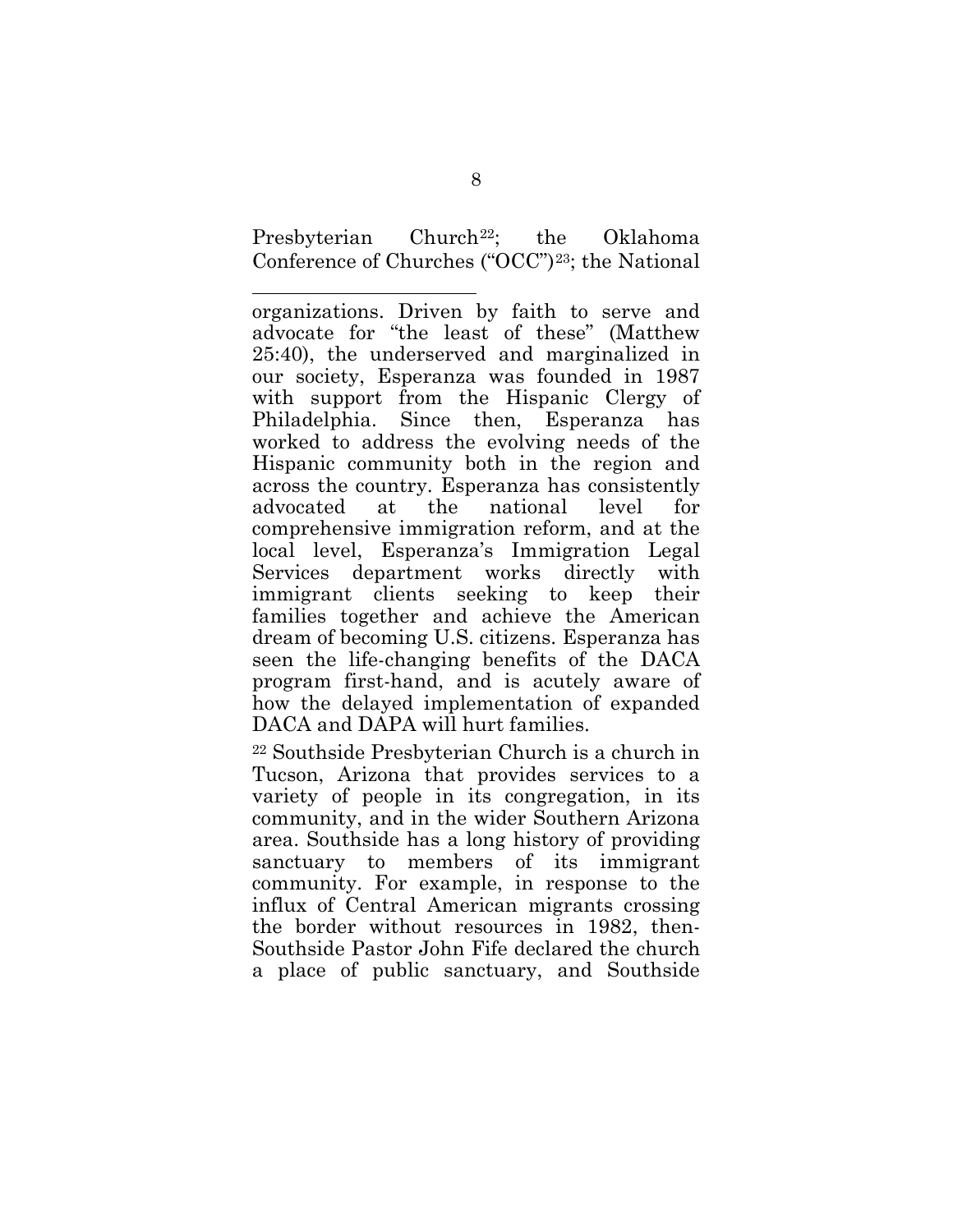Hispanic Christian Leadership Conference ("NHCLC")[24;](#page-15-0) and the Reformed Church of Highland Park ("RCHP")[25](#page-15-1) (collectively "Amici").

l

<sup>23</sup> Founded in 1972, OCC connects, motivates, and empowers the witness of Christian communities and individuals throughout Oklahoma on issues of faith and social justice.

<span id="page-15-0"></span>The NHCLC is the National Hispanic Evangelical Association. As the largest Latino Christian organization in America, NHCLC leads millions of Hispanic Born Again Christ followers via its more than forty thousand Evangelical congregations by providing leadership, networking, fellowship, strategic partnerships and public policy advocacy platforms to our seven directives: Life, Family, Great Commission, Stewardship, Education, Youth and Justice

<span id="page-15-1"></span><sup>25</sup> RCHP is a Christian church based in Highland Park, NJ that is more than 120 years old and that provides a consecrated place for worship, mission and fellowship for its extended community of more than 400, all according to the Reformed tradition.

remains a place of sanctuary for persons who are undocumented in the United States, among others. Recently, the individuals who Southside has provided sanctuary to include individuals who are DAPA-eligible or who have family members who are DACA-eligible.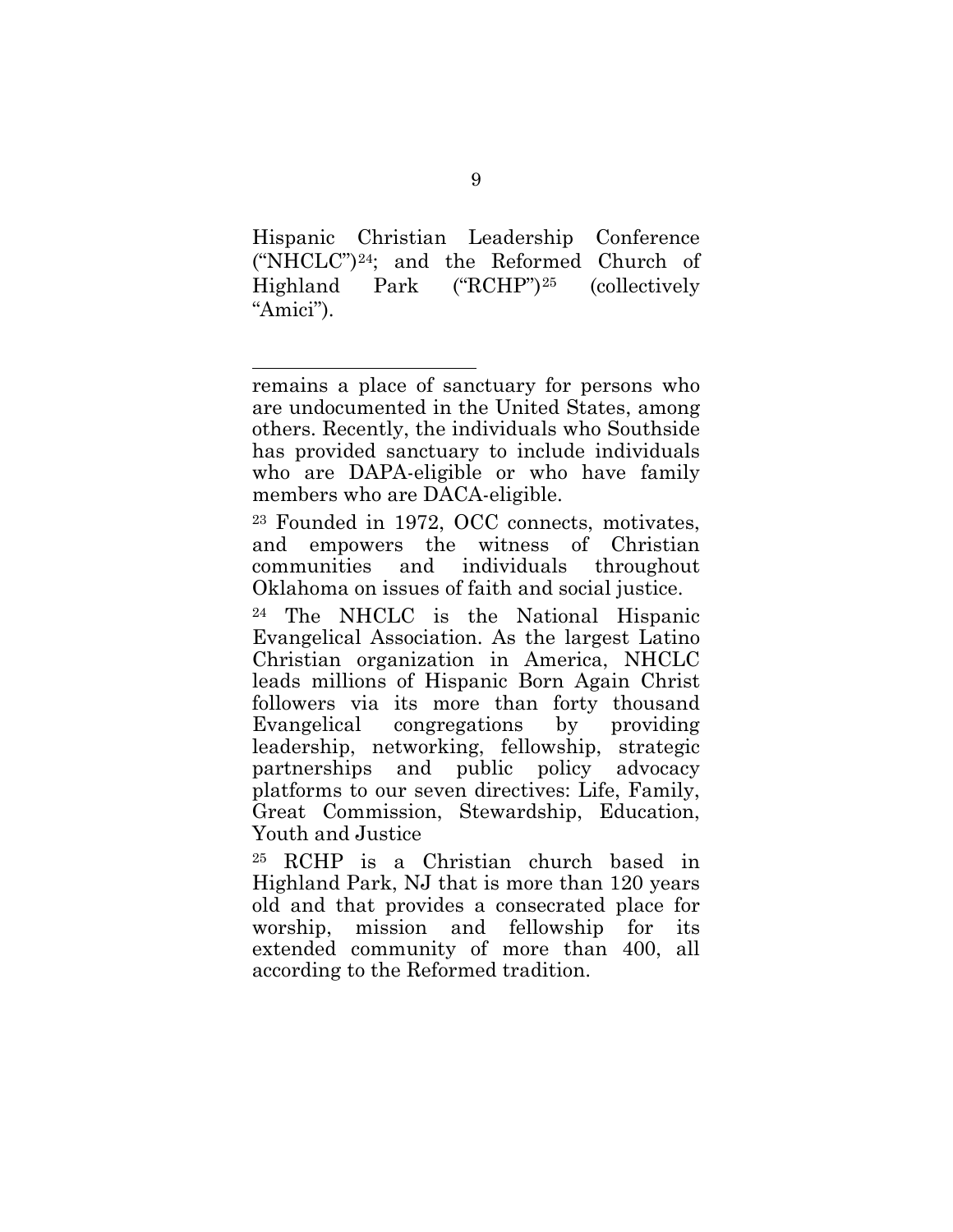Faith plays a significant role in the lives of most recent migrants and their families, and faith-based organizations like Amici historically have played a leading role in the U.S. in serving their needs. Amici have an interest in and derive benefits, spiritual and otherwise, from helping those less fortunate within our society, including those in immigrant communities. Amici count many thousands of U.S. immigrants (authorized and unauthorized) within their congregations and minister to them and their families. Amici help immigrants obtain legal status and otherwise advocate for and provide resources and aid to immigrant families. Through their faith-based work, Amici have unique and firsthand knowledge of the adverse impacts that family separation, immigration detention and deportation have on immigrant families in the U.S., particularly young children.

Amici's interest in this matter derives from, among other sources, both the Hebrew and Christian Bibles. Jews and Christians alike are taught that, "When a stranger resides with you in your land, you shall not do him wrong. The stranger who resides with you shall be to you as the native among you, and you shall love him as yourself; for you were aliens in the land of Egypt." Leviticus 19:33-34. While Amici may disagree deeply on many serious issues of social policy and religious belief, they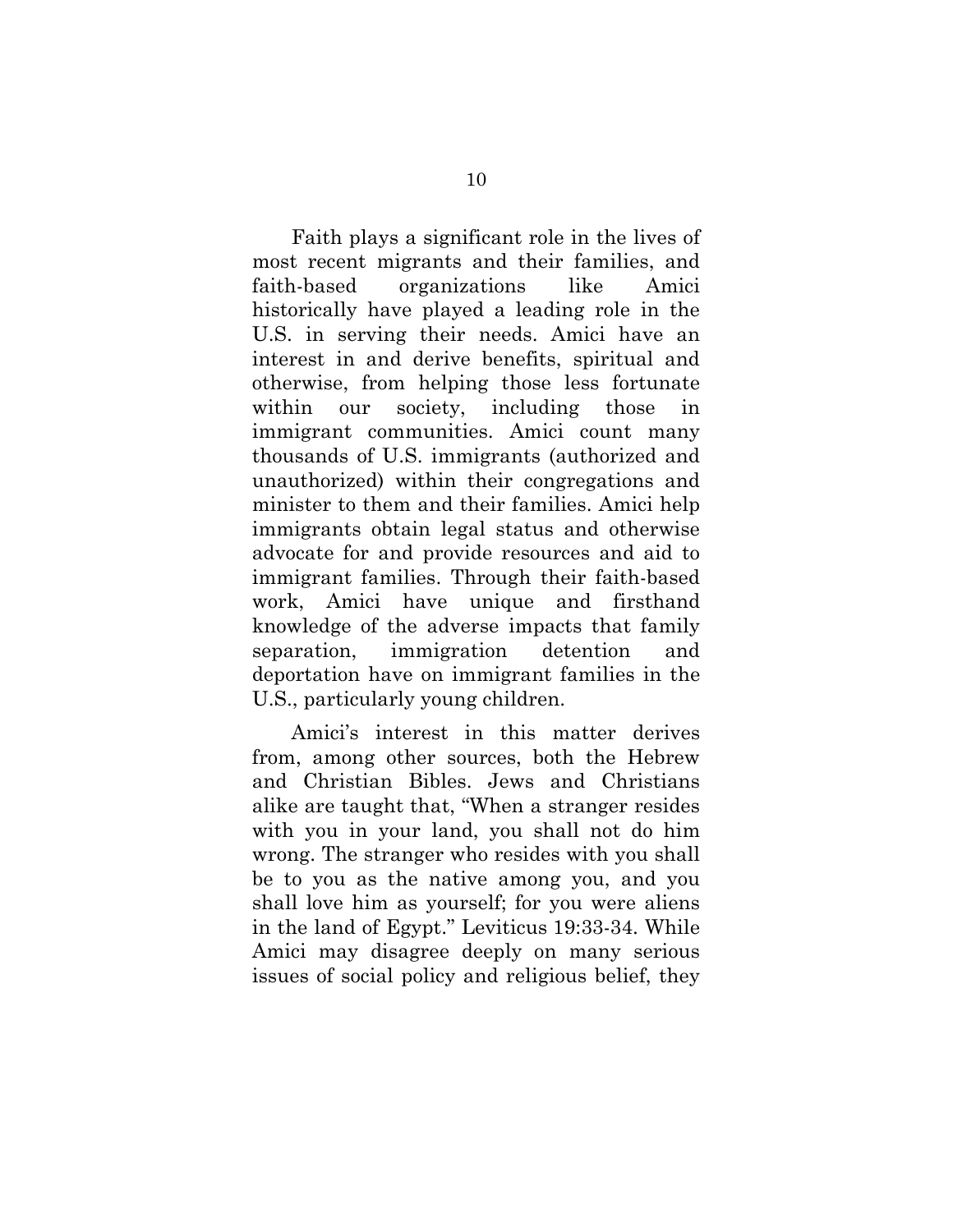each support the vital interests of immigrants and refugees who are so seriously disserved by the preliminary injunction that is the subject of this Court's review.

<span id="page-17-0"></span>In this litigation a few select states ("Plaintiffs") have challenged the Federal Government's implementation of certain immigration guidelines set forth in multiple memoranda issued by the Secretary of Homeland Security (the "Secretary"), including the Deferred Action for Parents of Americans and Lawful Permanent Residents (the "Immigration Guidance"). The effect of the Immigration Guidance is to stay deportation proceedings for four to five million individuals residing in the U.S. who pose no threat to national security or public safety and who have longstanding and close family ties to the U.S. The Guidance was issued in part to address the enormous humanitarian costs associated with unwarranted deportations and enables millions of individuals in congregations across the country to remain in the U.S. with their family members and to worship freely. Nevertheless, the Court of Appeals has upheld the district court's injunction against the Immigration Guidance based on the erroneous conclusion, among others, that the Immigration Guidance is subject to and fails to comply with the Administrative Procedure Act.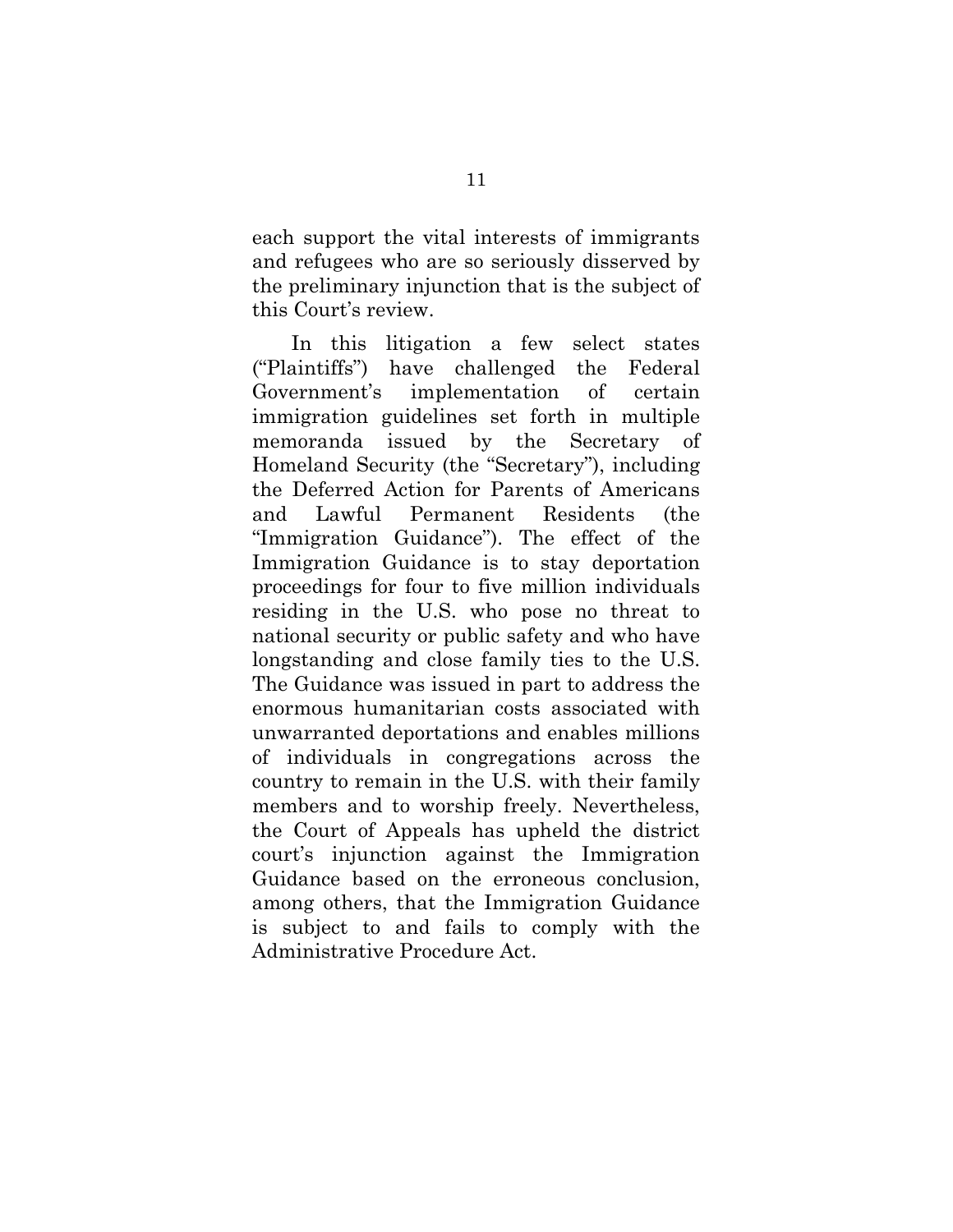<span id="page-18-1"></span><span id="page-18-0"></span>Amici concur with the United States that the Secretary has the authority and discretion to defer removing particular aliens and that the Immigration Guidance represents a valid exercise of prosecutorial discretion under *Arizona v. United States*, 132 S. Ct. 2492, 2499 (2012) and *Reno v. American-Arab Anti-Discrimination Comm.*, 525 U. S. 471, 483 (1999). Amici file this brief to provide the Court with their distinct perspective on how the injunction against the Immigration Guidance represents an unwarranted judicial constraint on prosecutorial discretion and exacerbates the social ills resulting from unwarranted deportation proceedings. Amici understand that the Immigration Guidance is a temporary solution and is not a substitute for the comprehensive immigration reform our country needs.[26](#page-18-3) But the Guidance would be a measure of mercy, providing peace of mind to nearly nine million people, including 4.5 million children.[27](#page-18-4)

<span id="page-18-3"></span><span id="page-18-2"></span><sup>26</sup> *See e.g.*, http://www.the-tidings.com/voices/ [archbishop-gomez/statement-on-us-supreme](http://www.the-tidings.com/voices/archbishop-gomez/statement-on-us-supreme-court-decision-to-review-texas-v-us-9871/#.VsyQVPkrJhE)court-decision-to-review-texas-v-us-9871/#.VsyQVPkrJhE.

<span id="page-18-4"></span><sup>27</sup> Pope Francis has stated, "[o]n this continent, too, thousands of persons are led to travel north in search of a better life for themselves and for their loved ones, in search of greater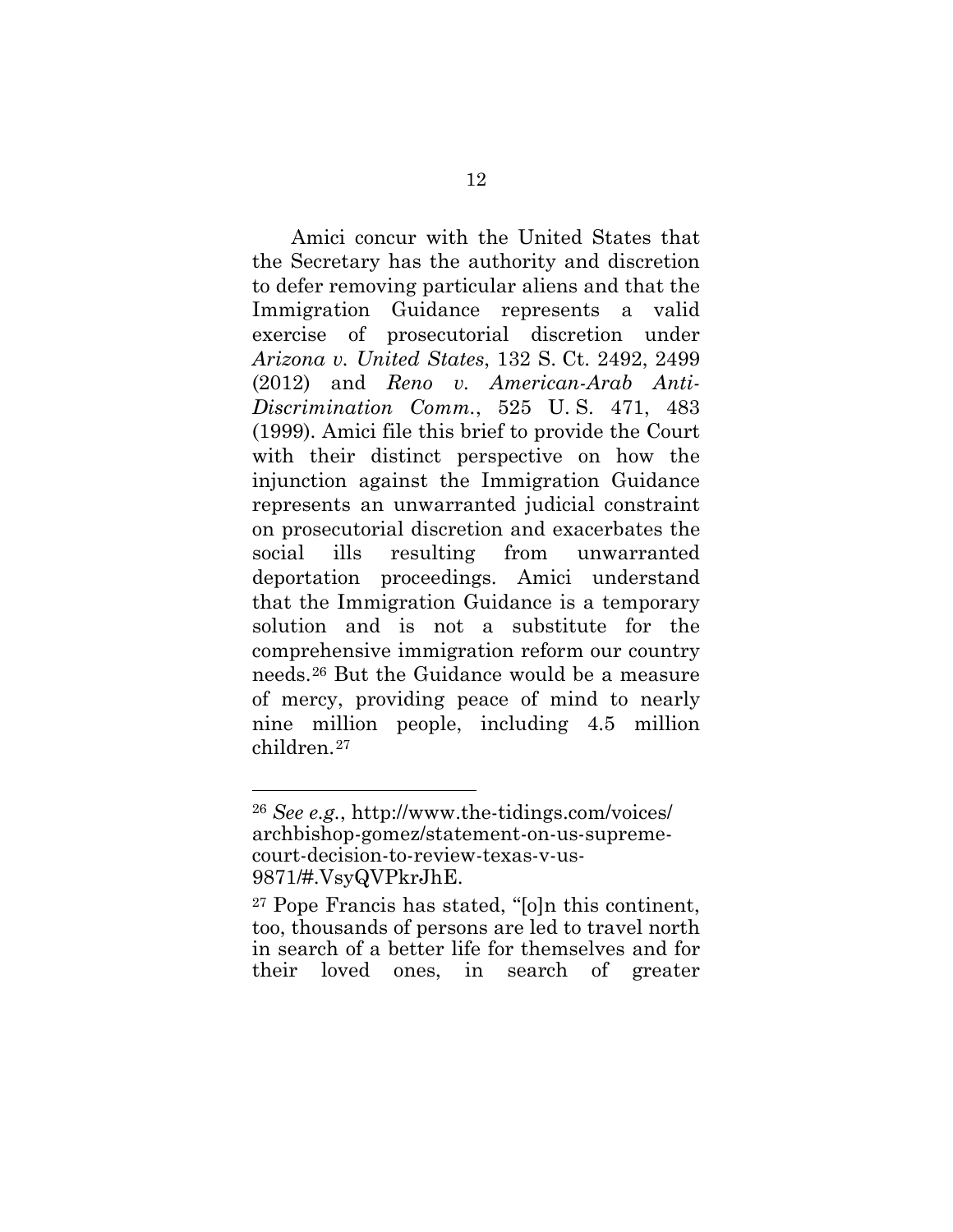#### <span id="page-19-2"></span>**SUMMARY OF ARGUMENT**

<span id="page-19-0"></span>The United States has demonstrated both that Plaintiffs lack standing to bring their claims under the Administrative Procedure Act ("APA"), 5 U. S. C. section 500 *et seq*. and that the Immigration Guidance represents a valid exercise of the Secretary's prosecutorial discretion the review of which is not justiciable. As this Court has noted, "[a]t each stage of the removal process] the Executive has discretion to abandon the endeavor, [including by] engaging in a regular practice (which had come to be known as 'deferred action') of exercising that discretion for humanitarian reasons or simply for its own convenience." *Reno*, 525 U. S.

<span id="page-19-3"></span><span id="page-19-1"></span>opportunities. Is this not what we want for our own children? We must not be taken aback by their numbers, but rather view them as persons, seeing their faces and listening to their stories, trying to respond as best we can to their situation. To respond in a way which is always humane, just and fraternal. We need to avoid a common temptation nowadays: to discard whatever proves troublesome. Let us remember the Golden Rule: 'Do unto others as you would have them do unto you.'" (Mt. 7:12) Pope Francis, United States Capitol, address to US Congress, Sept. 24, 2015. http://w2.vatican.va/content/francesco/en/speec hes/2015/september/documents/papafrancesco\_20150924\_usa-us-congress.html.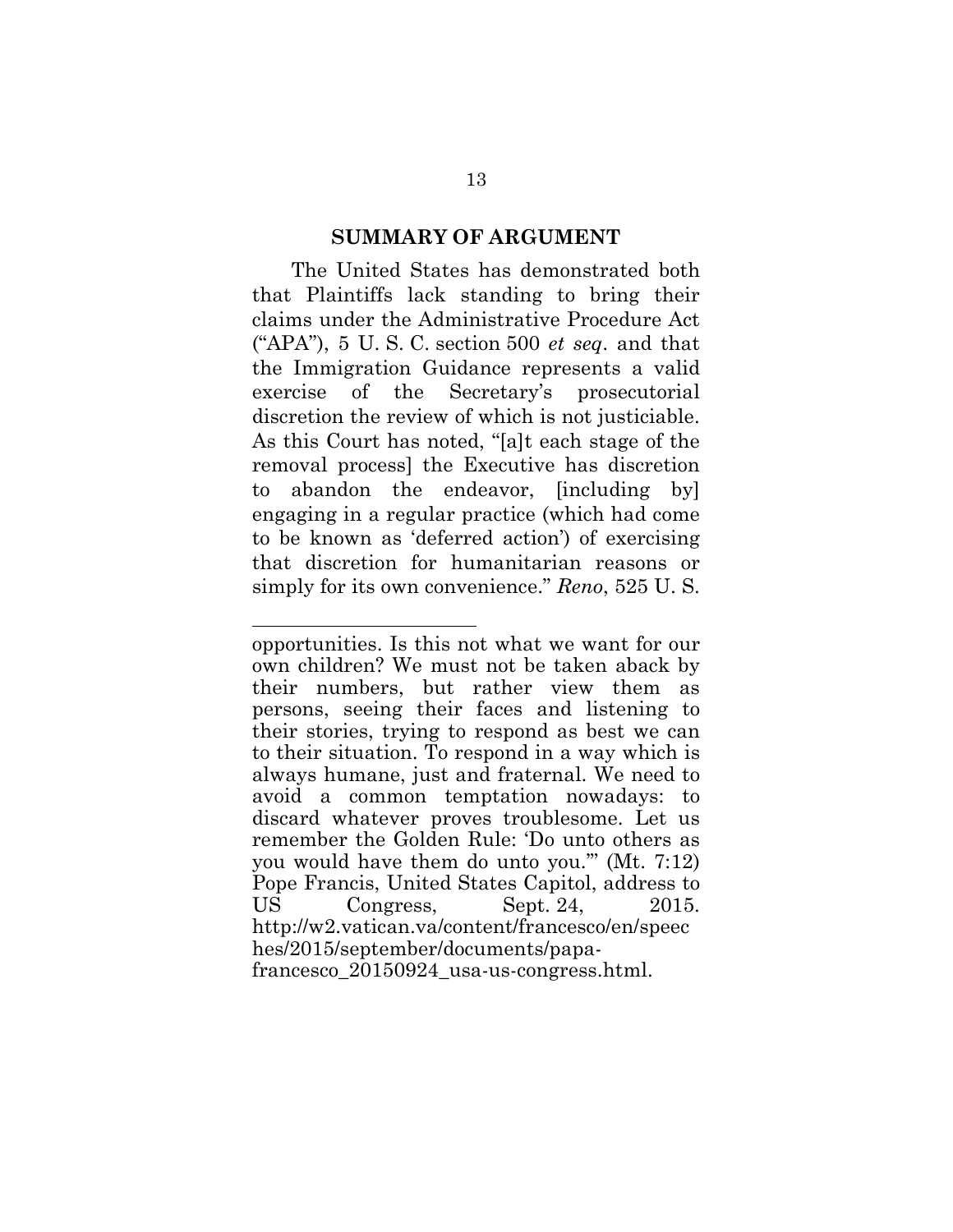<span id="page-20-1"></span><span id="page-20-0"></span>at 483-484. In light of the limited resources available, the Secretary has the discretion to balance a number of factors which are peculiarly within his expertise when determining whether to undertake deportation proceedings. *Heckler v. Chaney*, 470 U. S. 821, 831 (1985). Such discretion allows the Secretary to forbear removing particular aliens from the U.S. for a designated period time "for humanitarian reasons" and other reasons. *Reno*, 525 U. S. at 483-484. This brief addresses the substantial humanitarian reasons that support the Immigration Guidance and confirm that it represents a valid exercise of the Secretary's discretion.

### <span id="page-20-3"></span><span id="page-20-2"></span>**REASONS FOR REVERSING THE FIFTH CIRCUIT**

### **A. The Secretary Had Discretion to Issue the Immigration Guidance In Light of Its Benefits to the Interest of Stable Families.**

Courts have repeatedly recognized that there is a public interest in maintaining stable families and communities. Even the Fifth Circuit has found that uprooting families can be an injury to the public interest. *Richland Park Homeowners Ass'n v. Pierce*, 671 F. 2d 935, 943 (CA5 1982). "The family and relationships between family members occupy a place of central importance in our nation's history and are a fundamental part of the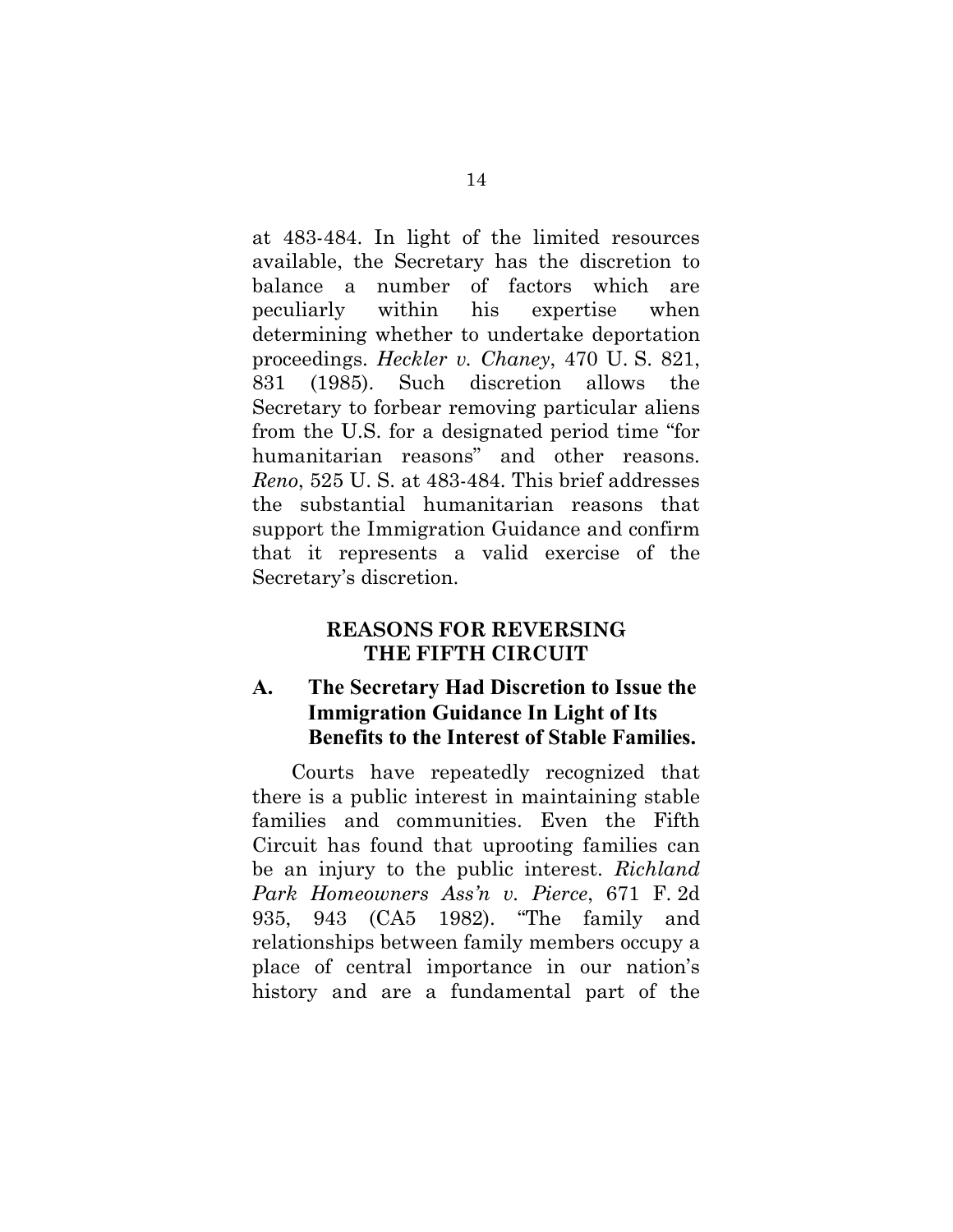<span id="page-21-1"></span>values which underlie our society." *Bastidas v. INS*, 609 F. 2d 101, 105 (CA3 1979) (finding insufficient consideration was given to a father's affectionate relationship with his young son in determining whether to suspend deportation proceedings).

<span id="page-21-3"></span><span id="page-21-2"></span><span id="page-21-0"></span>Family unification is an integral consideration in the application of immigration law. *See* 8 U. S. C. § 1182(d)(11), (d)(12) (Attorney General has discretion to waive inadmissibility in certain circumstances to "assure family unity"); *INS v. Hector*, 479 U. S. 85, 88 (1986) (discussing the standards for suspension of deportation and noting that "Congress has specifically identified the relatives whose hardship is to be considered, and then set forth unusually detailed and unyielding provisions defining each class of included relatives"); *Akhtar v. Burzynski*, 384 F. 3d 1193, 1202 (CA9 2004) ("In response to the burdens placed on [families awaiting approval of family-based immigration visas], Congress passed an ameliorative statute designed to bring immigrant families together throughout the permanent residency petitioning process"). In the context of a deportation proceeding, the "most important single factor" that can establish extreme hardship is the possibility of "separation of the alien from family living in the United States."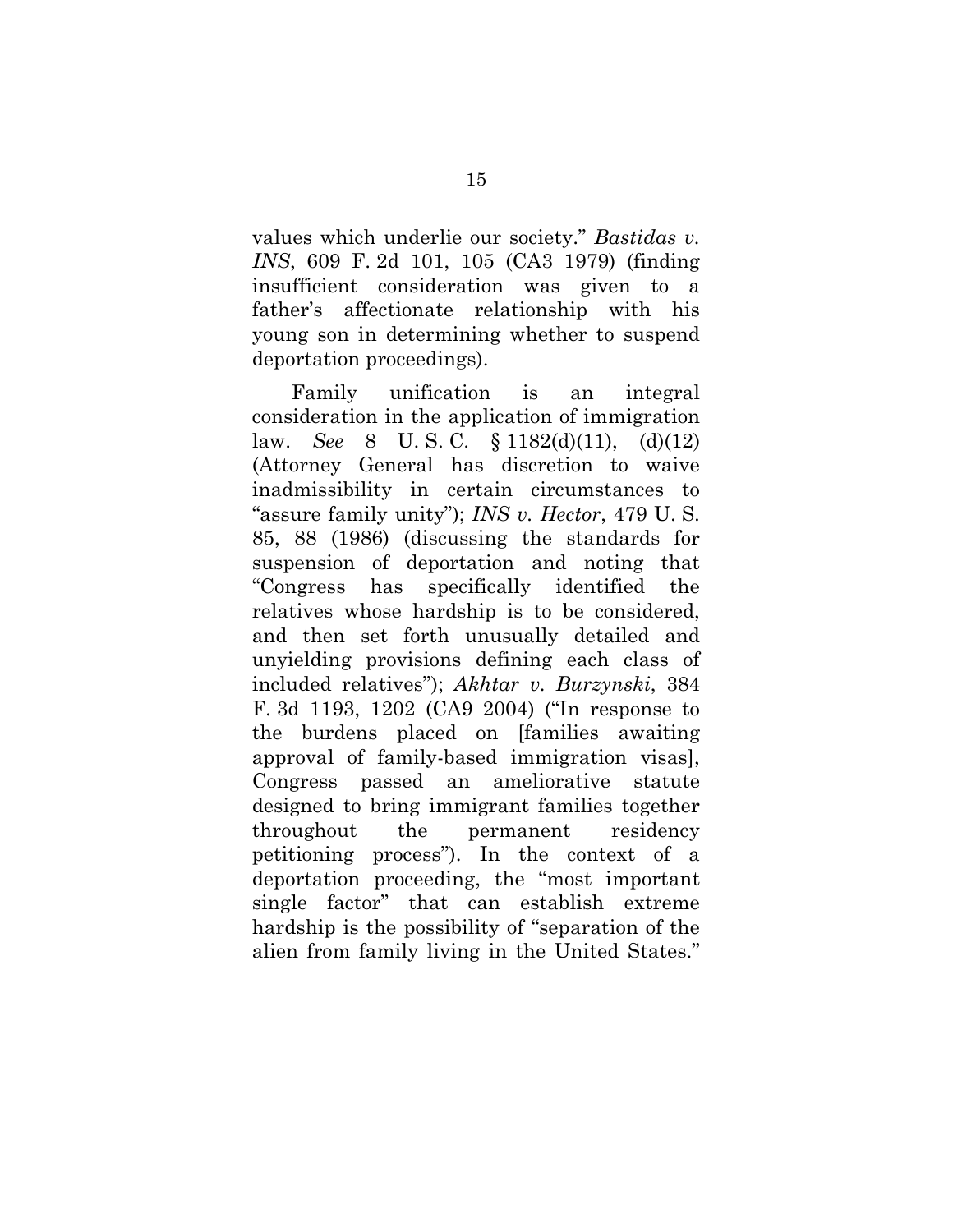<span id="page-22-0"></span>*Mejia-Carrillo v. INS*, 656 F. 2d 520, 522 (CA9 1981).

The Department of Homeland Security's Inspector General reported that between 1998 and 2007, the government deported 108,434 alien parents of U.S. citizen children.[28](#page-22-2) A similar number of individuals likely would have been eligible for relief under the Immigration Guidance, but for the Court of Appeal's decision affirming the preliminary injunction against the Guidance.

The deportation of parents away from their children leads to emotional and social harm, the results of which the Amici have witnessed. The Immigration Guidance would preclude or limit the harm resulting from unwarranted deportations. As a result of the Court of Appeal's decision, however, many parents are now susceptible to detention and deportation proceedings as Immigration and Customs Enforcement ("ICE") is effectively prevented from identifying individuals who qualify for deferred action or termination of their deportation proceedings. The Secretary had

<span id="page-22-2"></span><span id="page-22-1"></span><sup>28</sup> Office of the Inspector Gen., Dep't of Homeland Sec., *Removals Involving Illegal Alien Parents Of United States Citizen Children*, OIG-09-15, at 4 (2009), available at www.oig.dhs.gov/assets/Mgmt/OIG\_09- 15\_Jan09.pdf.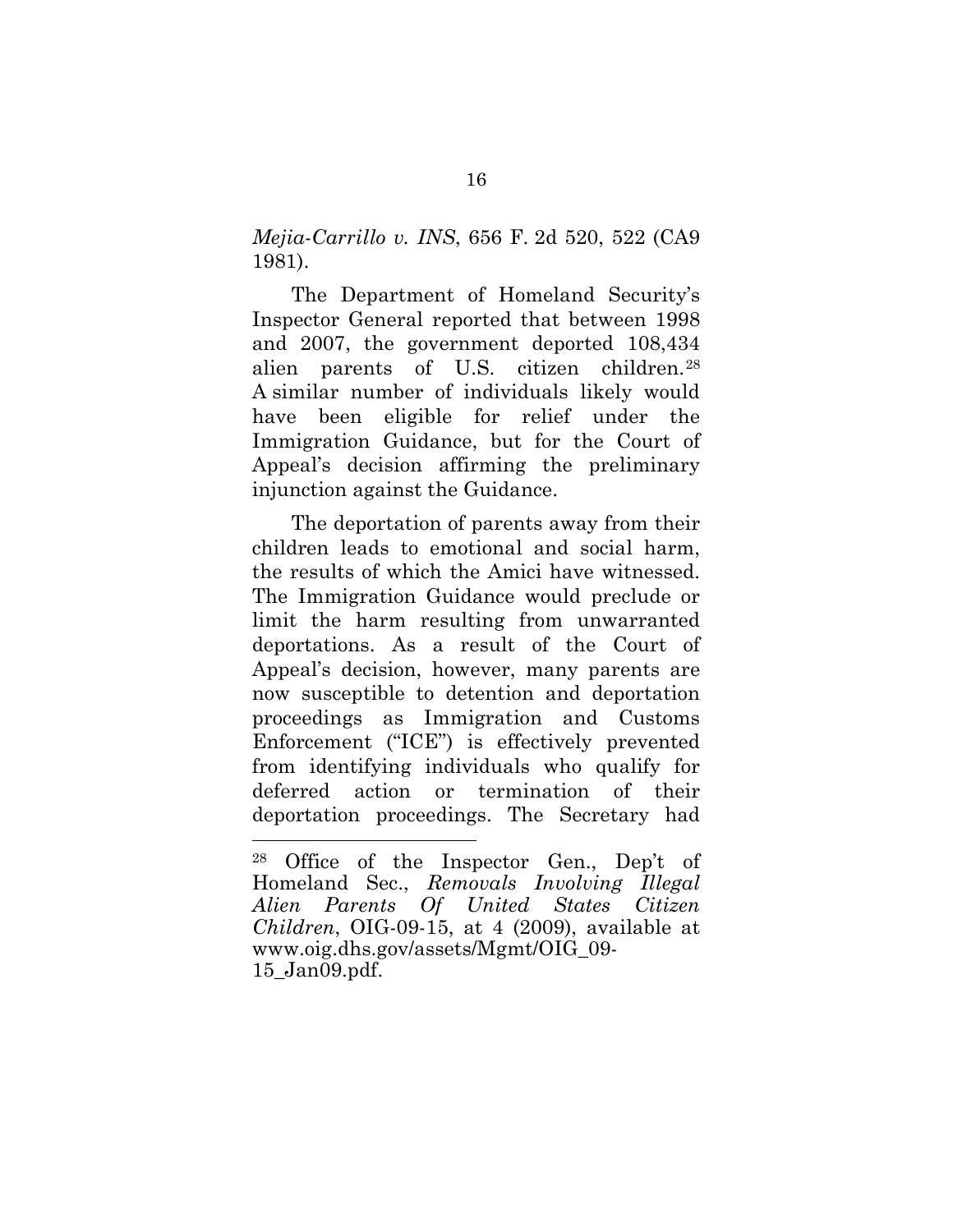<span id="page-23-0"></span>discretion to issue the Immigration Guidance to prevent this harm.

### **1. Predeportation Detention Traumatizes Families.**

Even before deportation, detention of a family member often is traumatizing for an immigrant family. Detained immigrants are transported an average of 370 miles, making regular contact with their children and families virtually impossible for many.[29](#page-23-3) Unlike jails or prisons, immigration detention centers often do not have adequate services in place to facilitate visitation by family or counsel, or even telephonic appearances for court hearings.[30](#page-23-4)

Detainees may be transferred to various facilities during the course of their proceedings, and family members are not regularly informed

<span id="page-23-3"></span><span id="page-23-2"></span><sup>29</sup> Seth Wessler, Applied Research Center, *Shattered Families: The Perilous Intersection of Immigration Enforcement and the Child Welfare System* 38 (Nov. 2011), available at [www.atlanticphilanthropies.org/sites/default/fil](www.atlanticphilanthropies.org/sites/default/files/uploads/ARC_Report_Shattered_Families_FULL_REPORT_Nov2011Release.pdf) es/ uploads/ARC\_Report\_Shattered\_ Families\_ FULL\_REPORT\_Nov2011Release.pdf.

<span id="page-23-4"></span><span id="page-23-1"></span><sup>30</sup> Nina Rabin, *Disappearing Parents: Immigration Enforcement and the Child Welfare System*, 44 Conn. L. Rev. 99, 122-124 (2011).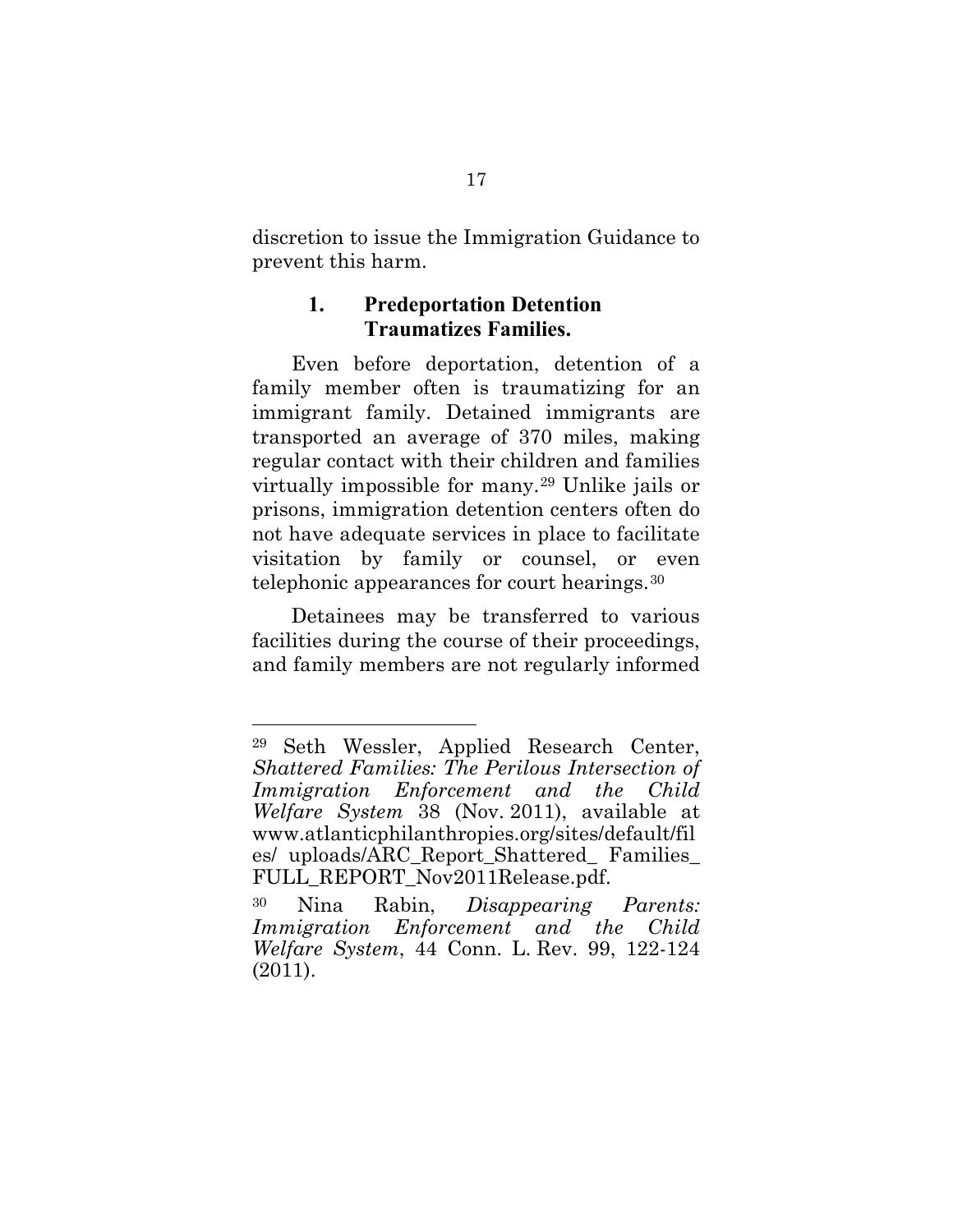of their loved one's whereabouts.[31](#page-24-2) Those who work in the immigration system acknowledge that it is common for a person to "disappear" once they have been picked up by ICE.[32](#page-24-3) This can have severe adverse effects on their parental rights as well, particularly for "disappearing fathers." Some in the welfare system are quick to write off these fathers and cease efforts to track them down, resulting in termination of parental rights.[33](#page-24-4) These elements of the immigration detention process are particularly harmful to the family unit. With no information and no services for the detainees or the families of detainees, the families must lean heavily on their social networks and religious communities, including Amici, to handle the repercussions of the sudden disappearance of a family member.

<span id="page-24-2"></span><span id="page-24-0"></span><sup>31</sup> Human Rights Watch, *Locked Up Far Away: The Transfer of Immigrants to Remote Detention Centers in the United States* (Dec. 2009), available at www.hrw.org/sites/ [default/files/reports/us1209webwcover\\_0.pdf.](www.hrw.org/sites/default/files/reports/us1209webwcover_0.pdf) <sup>32</sup> Rabin, *supra*, 44 Conn. L. Rev. at 119.

<span id="page-24-4"></span><span id="page-24-3"></span><span id="page-24-1"></span><sup>33</sup> *Id.*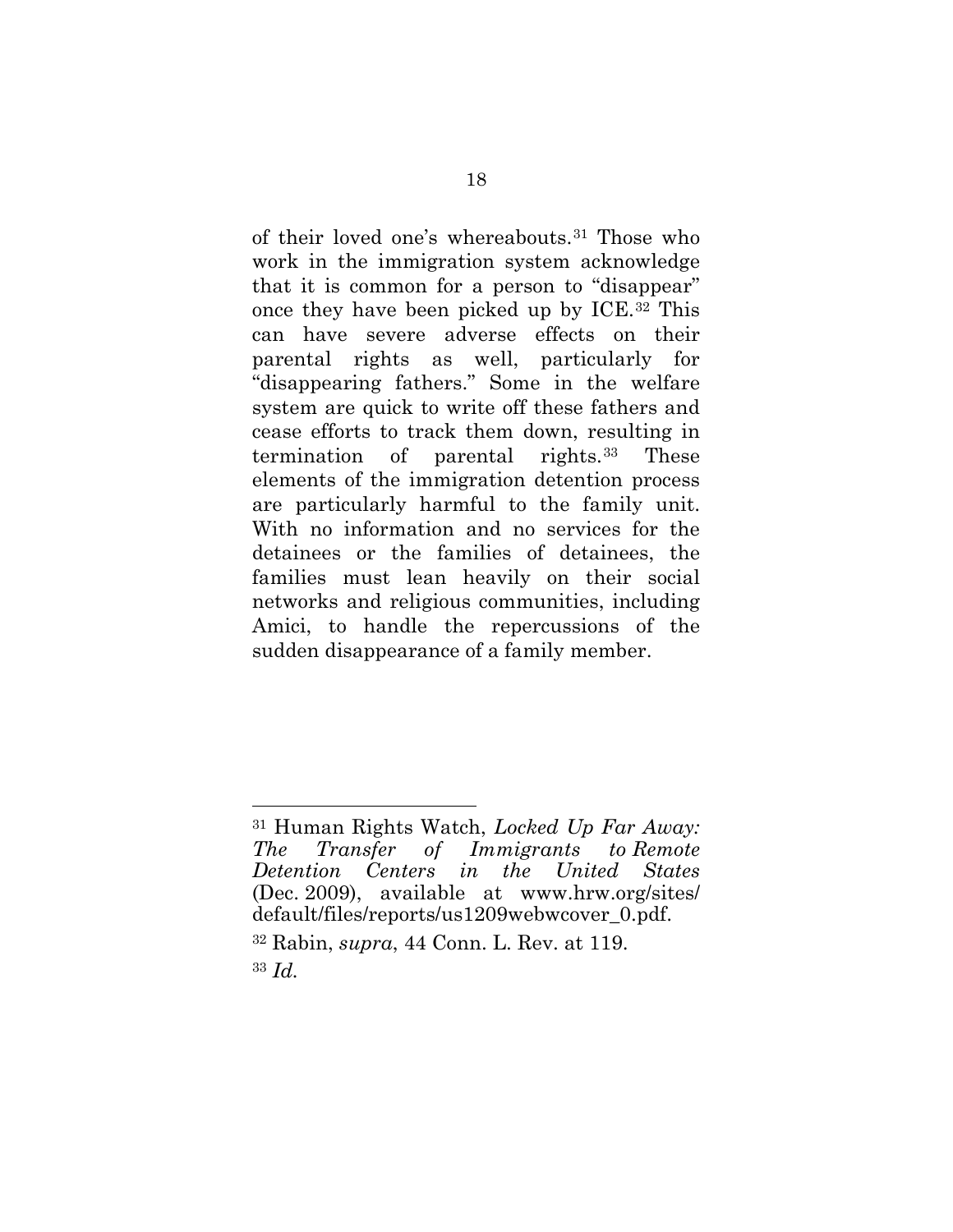#### <span id="page-25-0"></span>**2. Deportation Has Severely Adverse Effects on Families.**

Where a parent is forcibly deported, there are serious consequences for the family left behind. A parent's deportation can lead to a permanent change in family structure and in the extreme cases, family dissolution.[34](#page-25-3) One study found that one quarter of the families surveyed that experienced deportation were unable to keep the family together postdeportation.[35](#page-25-4) In 2011, more than 5,100 U.S. citizen children were living in foster care after a parent's detention or deportation.[36](#page-25-5) Even where children were able to stay with a parent, the families often experience steep declines in incomes, along with a sharp rise in housing l

<span id="page-25-5"></span><sup>36</sup> *Id.* at 835.

<span id="page-25-3"></span><span id="page-25-2"></span><sup>34</sup> Post-Deportation Human Rights Project, Boston College, *The Psychosocial Impact of Detention and Deportation on U.S. Migrant Children and Families* 6 (Aug. 2013), available [at www.bc.edu/content/dam/files/centers/](www.bc.edu/content/dam/files/centers/humanrights/doc/IACHR%20Report%20on%20Pyschosocial%20Impact%20of%20Detention%20%20Deportation-FINAL%208-16-13.pdf) humanrights/doc/IACHR%20Report%20on%20 Pyschosocial%20Impact%20of%20Detention%2 0%20Deportation-FINAL%208-16-13.pdf.

<span id="page-25-4"></span><span id="page-25-1"></span><sup>35</sup> Joanna Dreby, *The burden of deportation on children in Mexican Immigrant Families,* 74 Journal of Marriage & Family 829, 836 (2012), available at www.immigrationeval.com/WP/wpcontent/uploads/2013/10/Burden-of-Deportation.pdf.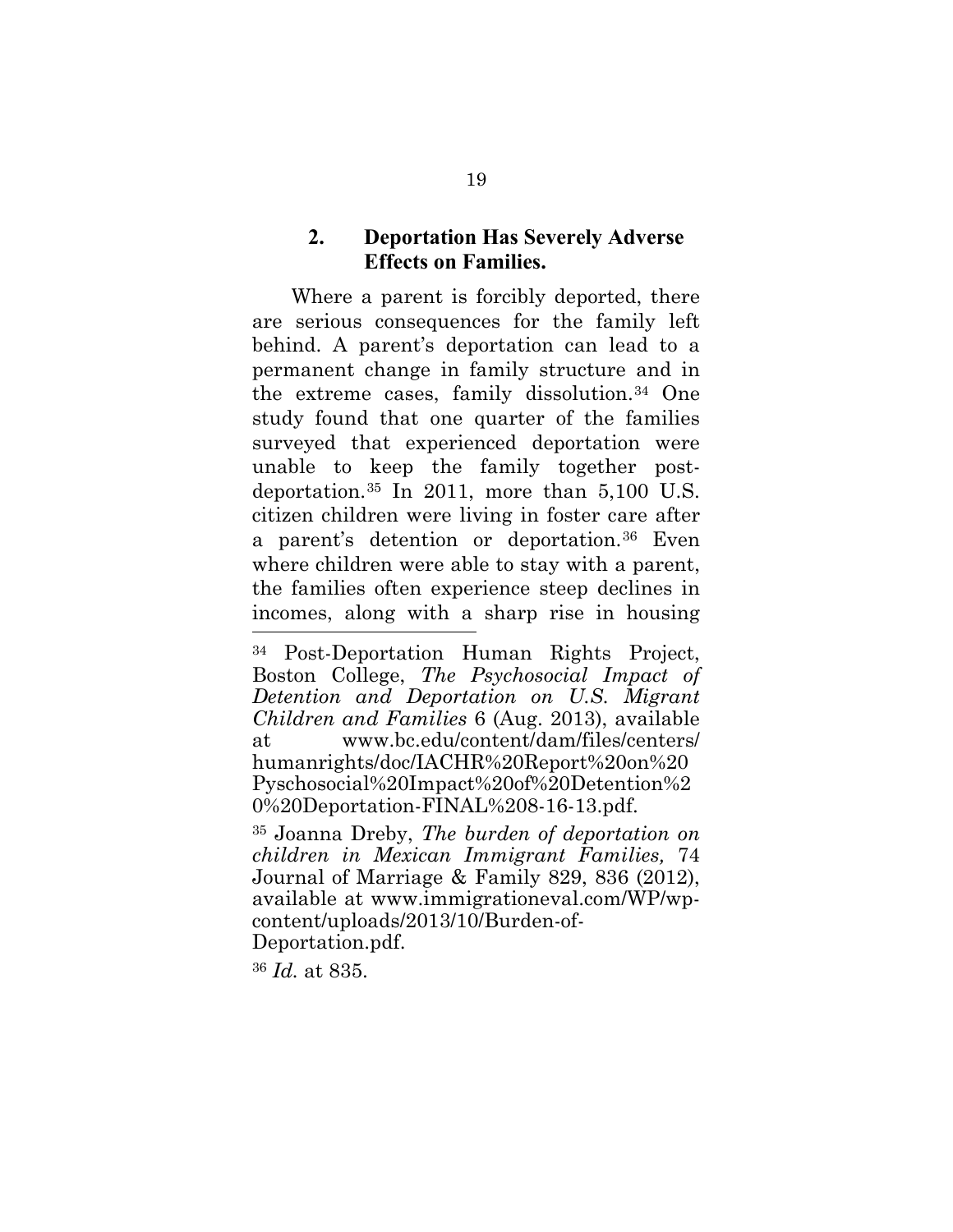instability and food insufficiency.[37](#page-26-1) In one study, families who lost their breadwinners through detention or deportation still had only recovered 8% of their previous income, nine months after the raid.[38](#page-26-2) Nearly two-thirds of families in the study had trouble paying household bills.[39](#page-26-3) More than one-fifth of the families reported having experienced hunger up to six months after losing a parent to detention or deportation.[40](#page-26-4) Families with mixed immigration status often fear utilizing governmental public assistance programs, so they must rely on informal support and private charity, which may come from organizations such as the Amici organizations.<sup>[41](#page-26-5)</sup> More than half of the households affected by deportation surveyed by the Urban Institute reported

<span id="page-26-2"></span><sup>38</sup> *Id.* at 28.

- <span id="page-26-3"></span><sup>39</sup> *Id.* at 29.
- <span id="page-26-4"></span><sup>40</sup> *Id.* at ix, 31.
- <span id="page-26-5"></span><sup>41</sup> *Id.* at x, 36.

<span id="page-26-1"></span><span id="page-26-0"></span><sup>37</sup> Ajay Chaudry et al., *The Urban Inst., Facing Our Future: Children in the Aftermath of Immigration Enforcement* 39 (Feb. 2010), [available at www.urban.org/uploadedpdf/](www.urban.org/uploadedpdf/412020_FacingOurFuture_final.pdf) 412020\_FacingOurFuture\_final.pdf.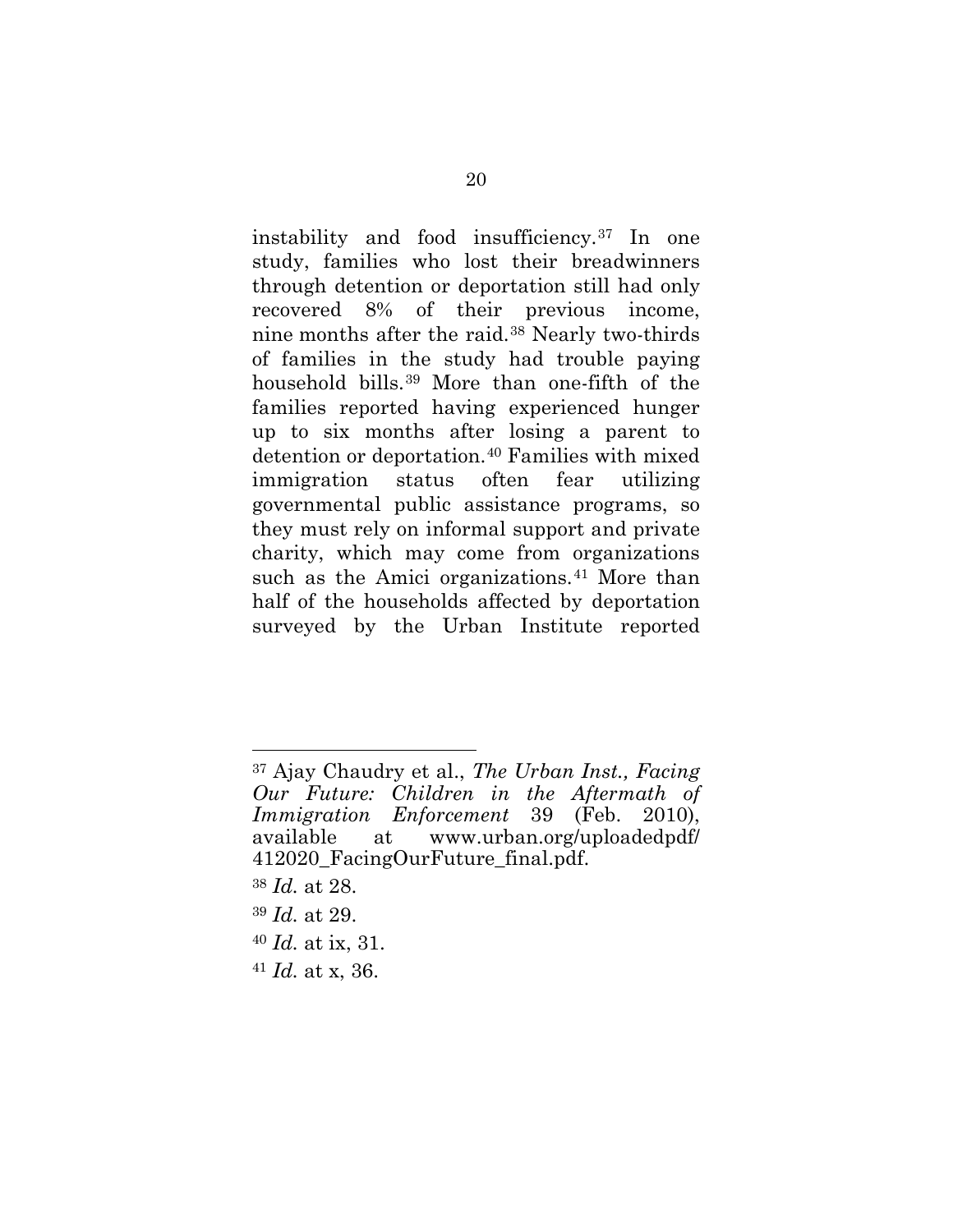<span id="page-27-0"></span>receiving assistance from a local nonprofit organization or church.[42](#page-27-3)

## **3. The Immigration Guidance Prevents Immediate and Long Lasting Damage to Children.**

By disrupting the essential and secure base that a family provides, detention and deportation of parents puts their children at greater risk for psychological and emotional distress, including depression, anxiety, withdrawal, or aggression.<sup>[43](#page-27-4)</sup> The more common short-term effects of parental separation through deportation include loss of appetite, excessive crying, nightmares, and other difficulty sleeping.[44](#page-27-5) A report by the Urban Institute found that children whose parents were held in immigration detention for longer periods were more likely to exhibit adverse changes in sleeping habits and behavior, including increased anger and withdrawal.[45](#page-27-6) Deportations involve a double or triple trauma for children, who may witness the forcible

<span id="page-27-3"></span><span id="page-27-1"></span><sup>42</sup> *Id.* at 23 (summarizing work of local churches and community groups to coordinate childcare for families with detained or deported parents).

<span id="page-27-4"></span><span id="page-27-2"></span><sup>43</sup> *The Psychosocial Impact of Detention, supra,* at 5.

<span id="page-27-5"></span><sup>44</sup> *Id.*

<span id="page-27-6"></span><sup>45</sup> Chaudry, *supra*, at 43.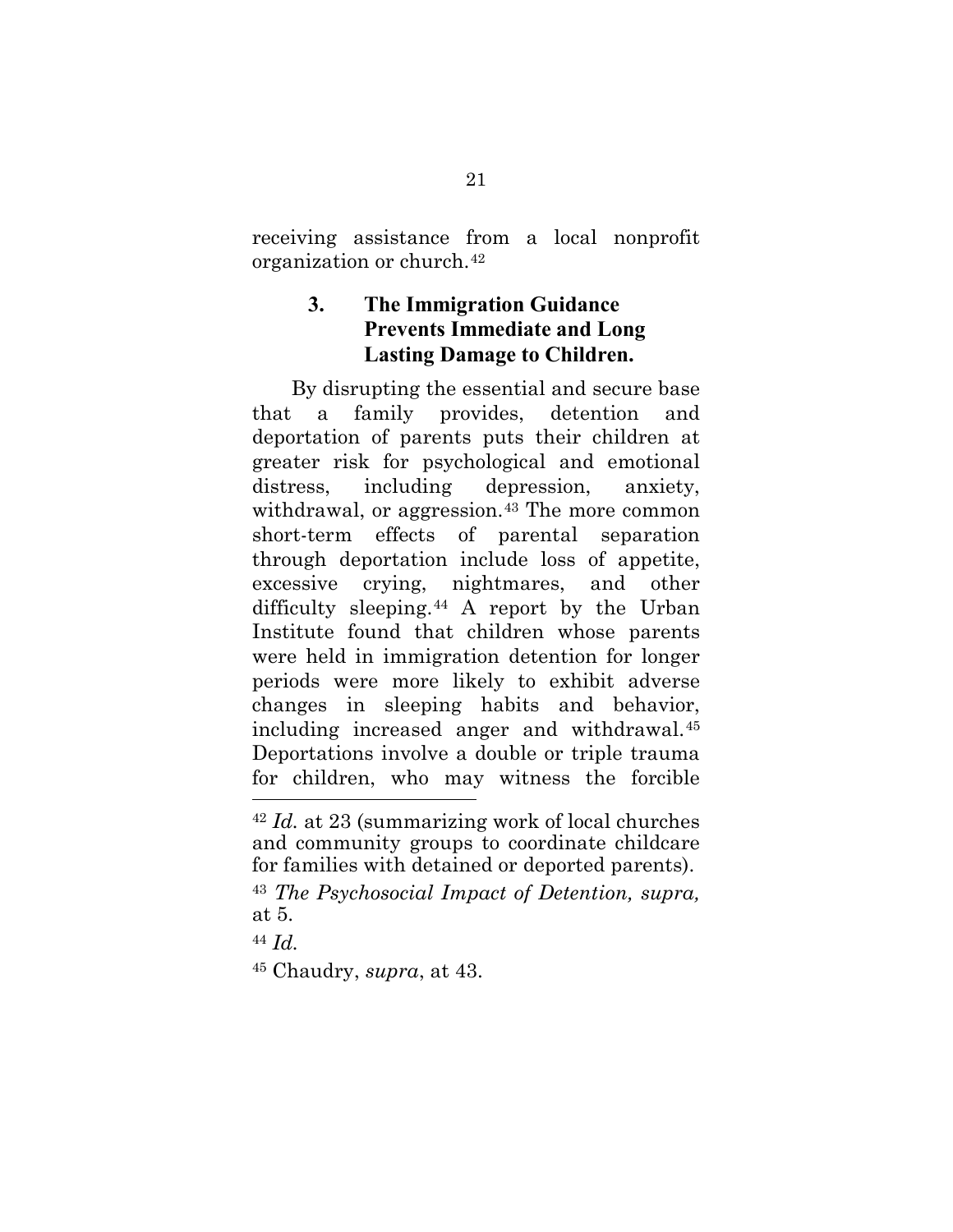removal of a parent, suddenly lose their caregiver, and/or abruptly lose their familiar home environment.<sup>[46](#page-28-1)</sup> Many parents who are taken into immigration custody choose not to have their children visit them due to the remote location of detention facilities, associated travel costs, and the adverse psychological impact to both parent and child resulting from witnessing the detention of a loved one. In one study, 85% of children surveyed with undocumented parents showed symptoms of post-traumatic stress disorder.

The Immigration Guidance would greatly benefit many children who are U.S. citizens or legal permanent residents by deferring the deportation of their unauthorized immigrant parents. The Migration Policy Institute (MPI) has calculated that as many as 3.7 million unauthorized immigrants who are parents of U.S. citizens or legal permanent residents could apply for temporary relief from deportation under the deferred action program. In total, MPI estimates the deferred action program and expanded DACA initiative could benefit as many as 5.2 million people – nearly half of the 11.4 million unauthorized immigrants living in the United States. The impact on children here could not be clearer.

<span id="page-28-1"></span><span id="page-28-0"></span><sup>46</sup> *The Psychosocial Impact of Detention, supra,* at 5.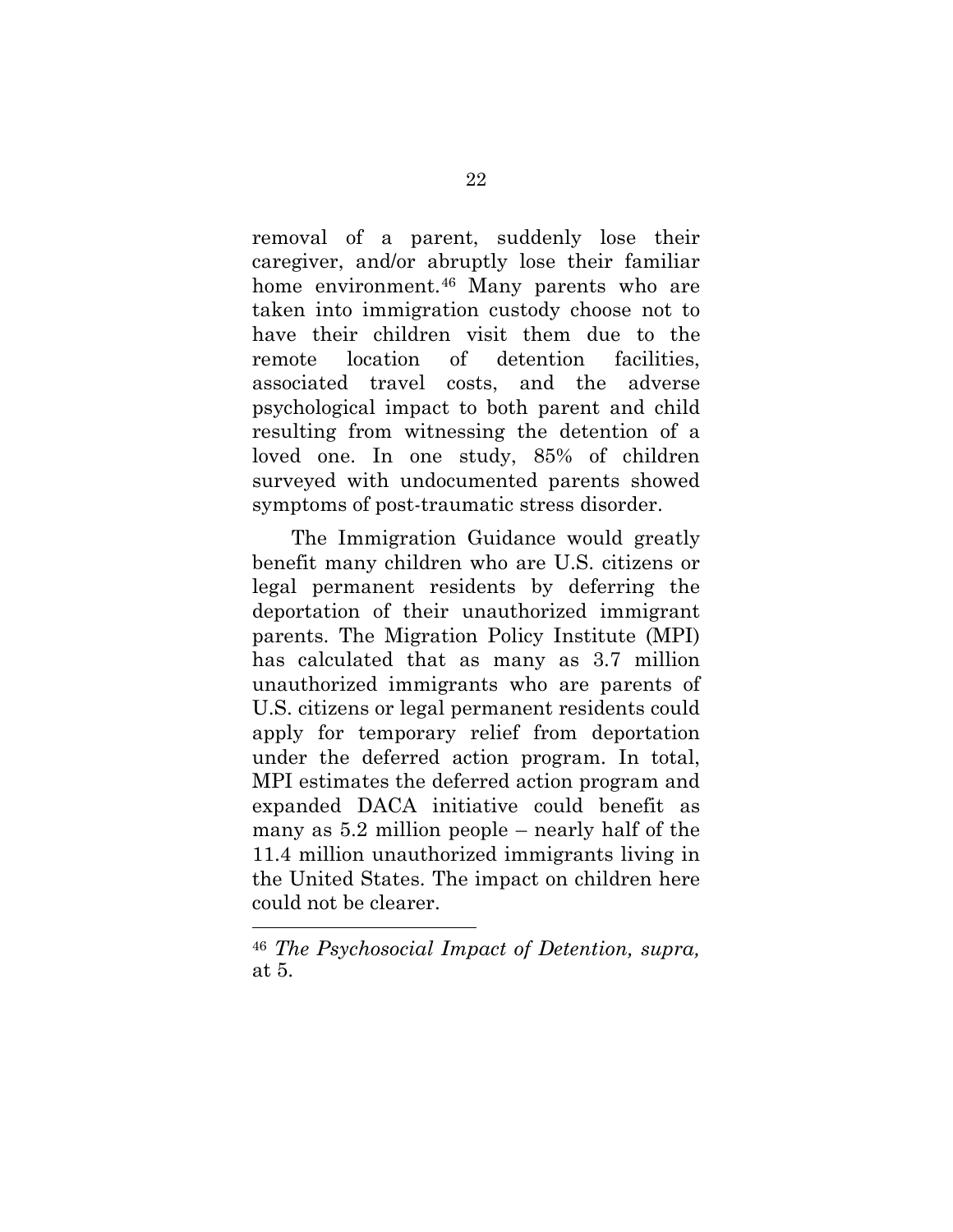The damage inflicted by family instability as a result of immigration action can also have long term effects on the cognitive and physical development in children. Some young children develop speech problems after they are separated from their parents, and others suffer from delayed childhood development.[47](#page-29-2) In another study, close to one third of undocumented parents said their children exercised less and ate and slept poorly as a result of the threat of separation caused by detention or deportation.[48](#page-29-3)

The threat of deportation alone can keep children from school and limit their access to an education. According to the Urban Institute, approximately 275 Latino public school students—most, but not all, from immigrant families—failed to report to school in the days following an immigration raid in Nebraska.[49](#page-29-4) Children whose families suffer from housing instability as a result of detention or

<span id="page-29-0"></span>l

<span id="page-29-4"></span><span id="page-29-1"></span><sup>49</sup> Chaudry, *supra*, at 56.

<span id="page-29-2"></span><sup>47</sup> *Id.*

<span id="page-29-3"></span><sup>48</sup> Sara Satinsky et al., Human Impact Partners, *Family Unity, Family Health: How Family-Focused Immigration Reform Will Mean Better Health for Children and Families* 7, App. 45 (June 2013), [www.familyunityfamilyhealth.org/uploads/](www.familyunityfamilyhealth.org/uploads/images/FamilyUnityFamilyHealth.pdf)  images/FamilyUnityFamilyHealth.pdf.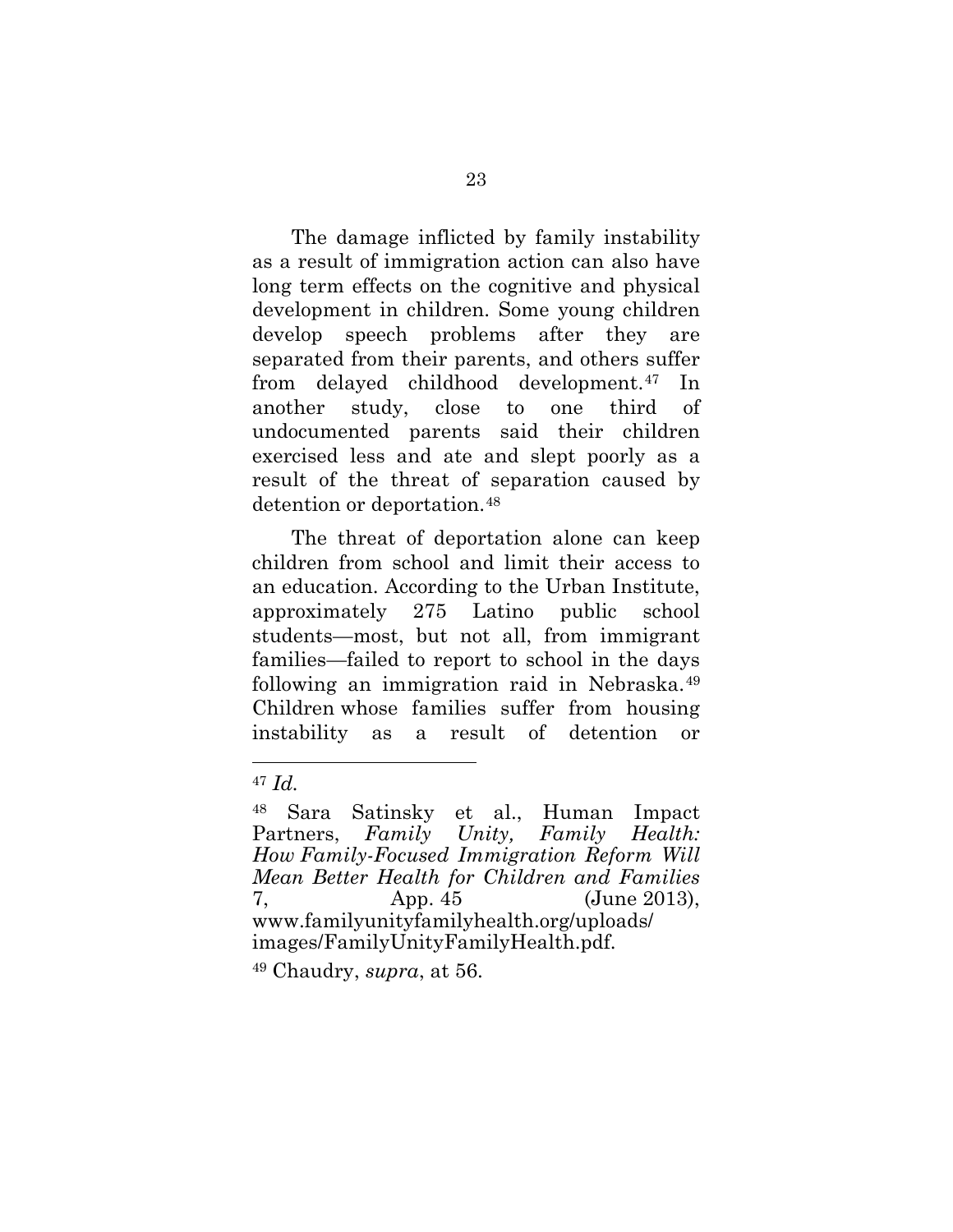<span id="page-30-0"></span>deportation of a parent often must adjust to new schools, miss days of school, and experience slipping grades.<sup>50</sup>

## **B. The Secretary Had Discretion to Issue the Immigration Guidance In Light of Its Benefits to Society and Religious Communities**.

Amici have thousands of immigrants within their congregations and have seen how a lack of lawful presence can prevent individuals from positively contributing to their social, religious, and local communities. Facing the possibility of deportation, immigrants have shied away from public places, houses of worship, schools and health services, and social service staff confirm declines in client participation.51 Immigrants spend most of their non-working hours in their homes because it is the safest way to avoid detection. Such fear inhibits immigrants and their families from patronizing local businesses and other public establishments and from regularly frequenting

<sup>50</sup> *Id.* at x, 50.

<sup>51</sup> Jacqueline M. Hagan et al., *Social Effects of Mass Deportations by the United States Government, 2000–10*, 34 Ethnic & Racial Studies 1374, 1378 (Aug. 2011), available at www.researchgate.net/publication/232844424\_ [Social\\_Effects\\_of\\_Mass\\_Deportations\\_by\\_the\\_U](www.researchgate.net/publication/232844424_Social_Effects_of_Mass_Deportations_by_the_US_Government) S\_Government.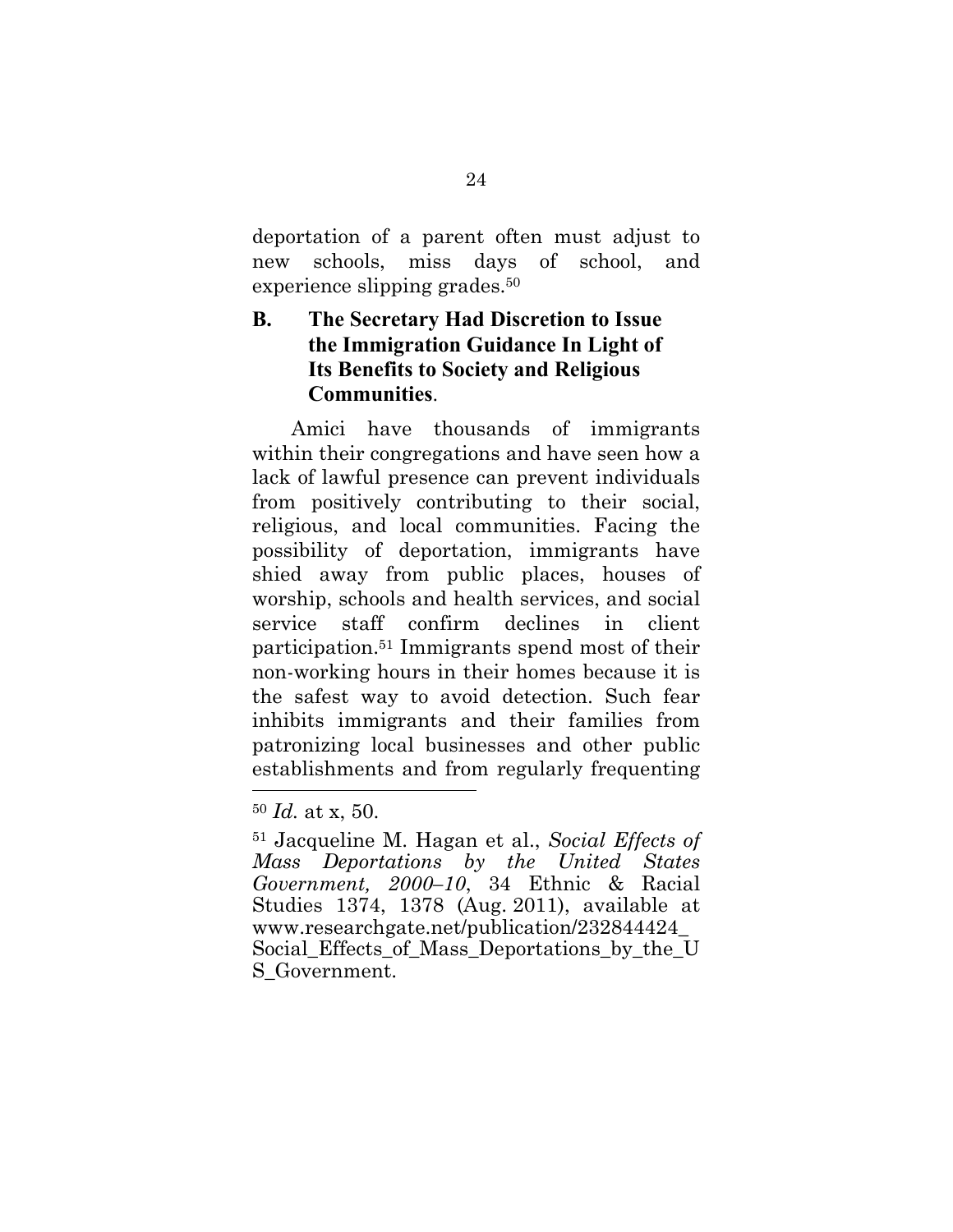their places of worship.[52](#page-31-0) The Immigration Guidance would dissipate this aura of fear that prevents immigrants from fully participating in American communities.

The Amici can personally attest to the specific harm posed to those they serve by an injunction against the Guidance. A few examples are illustrative:

• Iowa City Mennonite Pastor Max Villatoro was detained and deported in March 2015 to Honduras, leaving behind his wife, four children, congregation and life of more than 20 years in Iowa. Over 16 years ago, Villatoro was convicted of driving under the influence and attempting to obtain a driver's license with a false ID. In the past 16 years, Villatoro has become a pillar of his Iowa City community, pastoring a church and helping others in his community who are struggling with drug and alcohol addiction. Villatoro's wife is allowed to remain temporarily and work under DACA, and all four of their children, ranging in age from 7 to 15 years old are all U.S. citizens. Villatoro's deportation has shattered the lives of

<span id="page-31-0"></span><sup>52</sup> *Id.*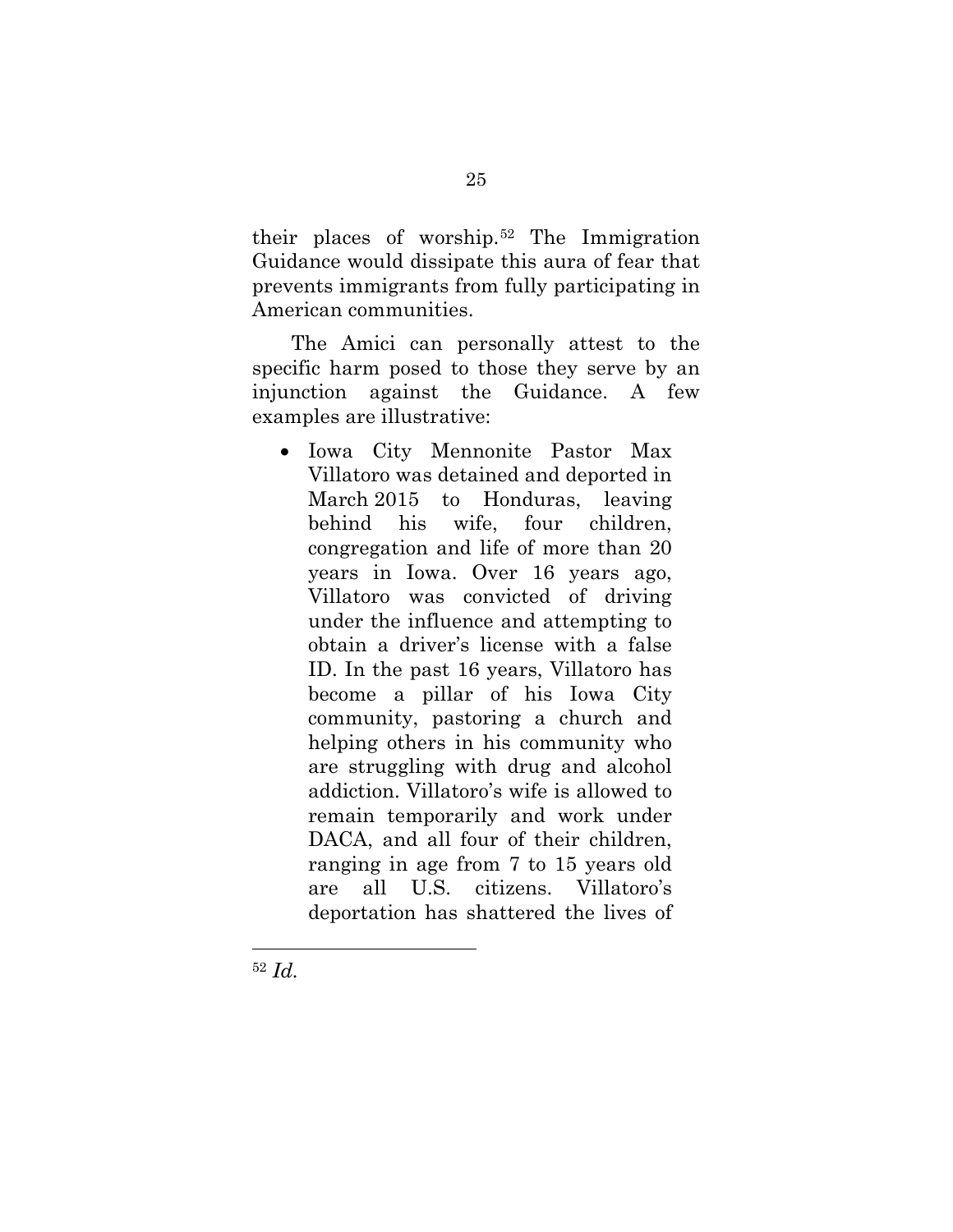his wife and four children and devastated his church, and the community where he has been a leader for years.

The Moreno family, members of the Disciples of Christ congregation Iglesia Alas de Salvacion, are prime examples of how the preliminary injunction has and will harm the public interest. Both parents work every day to support their family and have been in the U.S. for over 12 years. Their 18-year-old son who has lived in the U.S. since he was 6 years old was incarcerated two years ago, and while in custody was diagnosed with a severe mental illness. His older sister has received permission to work and temporary legal status to stay in the U.S., and his parents also will be eligible for deferred action under the Immigration Guidance since their youngest son at age 11 was born in the U.S. Although the Moreno's eldest son would have qualified for deferred action under the Immigration Guidance while in detention, he was instead deported several months ago to Mexico, a country he barely knows, with no support, and where treatment options for mental illness is limited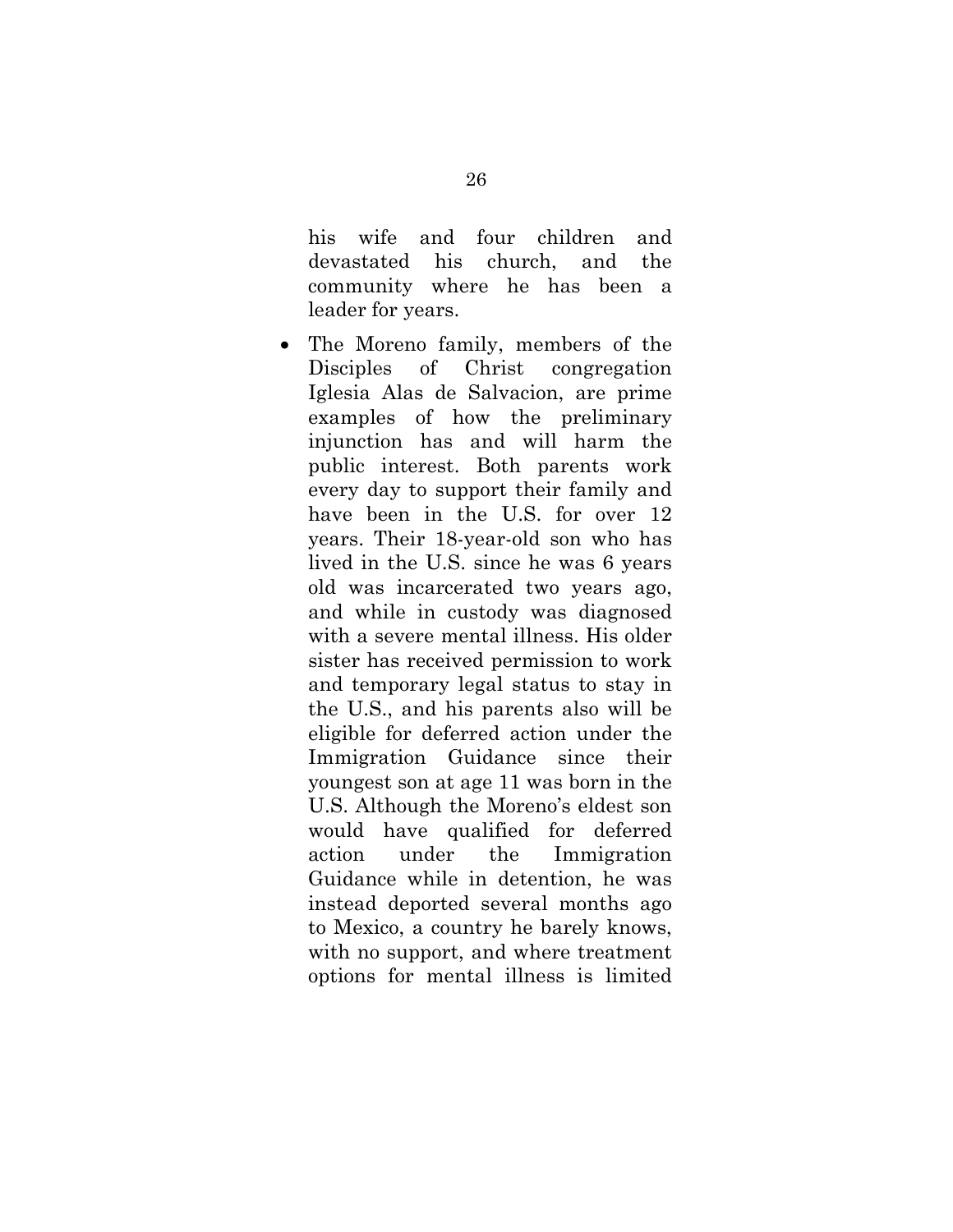and seen as taboo. The Moreno family has been shattered as a result of their mentally unstable son's deportation*.*

• Arturo Garcia has lived in the United States for 15 years with his wife raising two children, one is a U.S. citizen and the other is DACA eligible. Arturo has opened a subcontracting business that employs 8 to 9 people annually and enjoys serving his community in other ways by helping with bible study and service projects at the local Catholic Church. He and his family have exhausted every resource and legal recourse to stay together over the last four years and have now turned to the faith community to find sanctuary, remaining continuously in First Unitarian Society of Denver, Colorado. In 2010 Arturo was unfairly arrested by local police and later proved innocent in court, and all charges against him were withdrawn. Although he was acquitted, Arturo was detained by immigration officials and deportation proceedings continued. ICE continues to deny Arturo's appeals saying that the suffering of his family is not reason enough to stop his deportation. Due to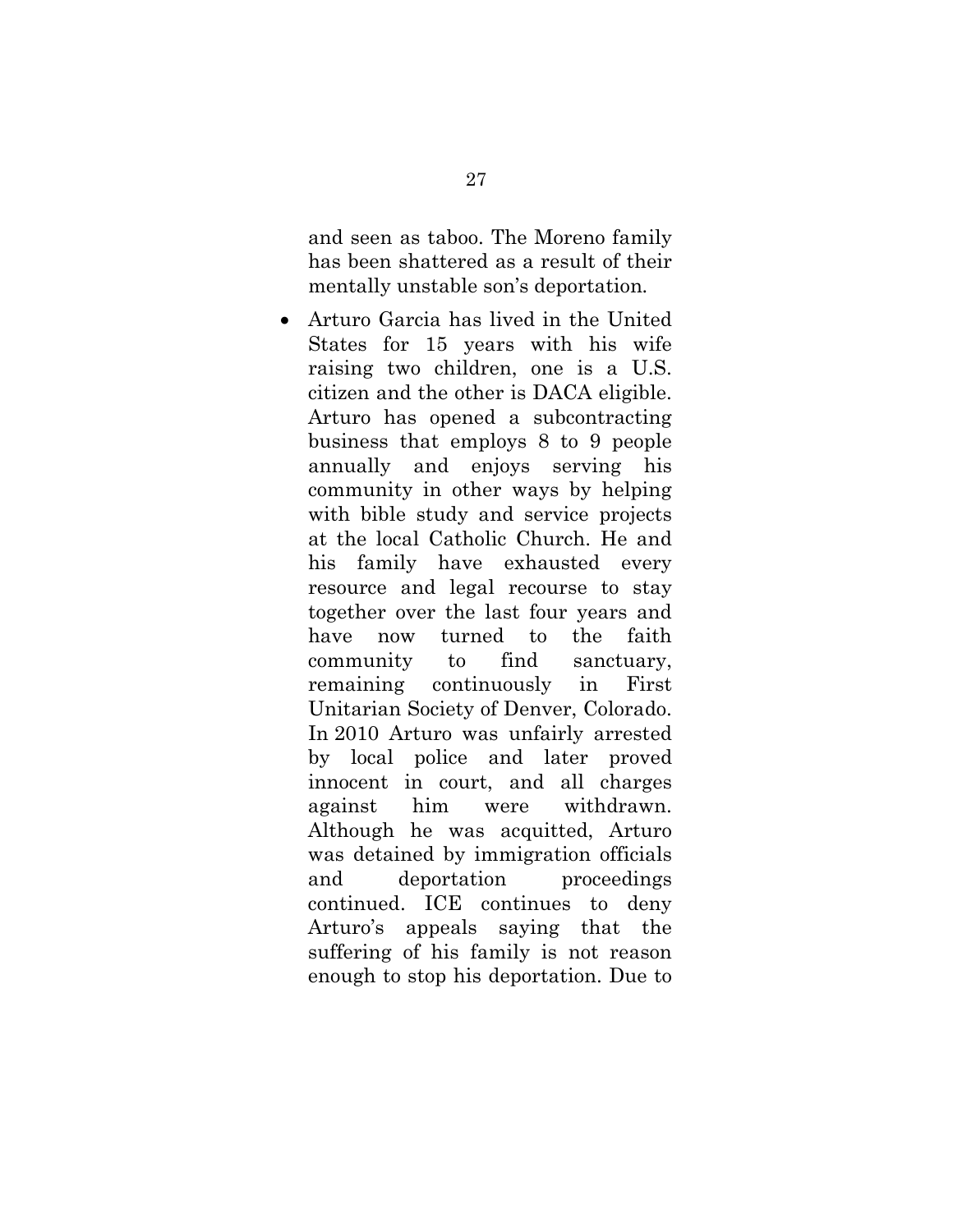the injunction, ICE continues to deny Arturo's appeals despite the harm to his family, the families of his employees, and the long-standing ties he has with the community, as well as the fact that he would likely qualify for DAPA.

Recent immigrants contribute to local communities by providing new perspectives that enhance society's cultural fabric, as well as add to our nation's productivity. The economic gains produced by recent immigrants is well established. According to a study by the Center for the Study of Immigrant Integration at the University of Southern California, the undocumented workforce in California alone contributes \$130 billion to the state's gross domestic product.[53](#page-34-1) Deportation of the entire undocumented workforce would result in more than \$650 million loss in output and eliminate

<span id="page-34-1"></span><span id="page-34-0"></span><sup>53</sup> California Immigrant Policy Center and the Center for the Study of Immigrant Integration at the University of Southern California, *Looking Forward: Immigrant Contributions to the Golden State* 2 (2014), available at [www.caimmigrant.org/research-and-analysis/](www.caimmigrant.org/research-and-analysis/contributions-html) contributions-html.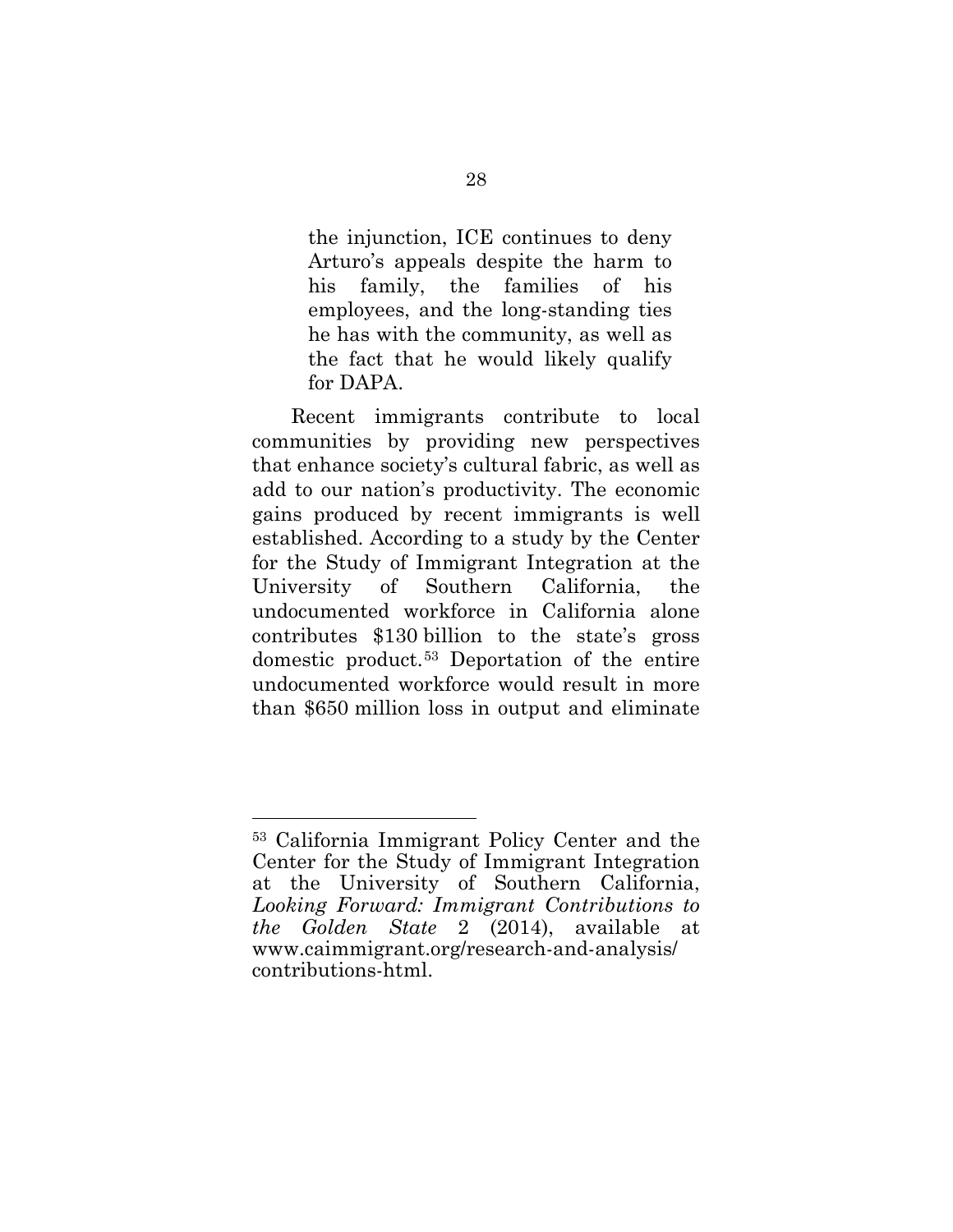<span id="page-35-0"></span>\$10.6 billion in state and local taxes nationwide.54

Alongside their economic contributions, the positive cultural impact of recent immigrants is substantial. Recent immigrants inject creativity, a strong work ethic, and ingenuity, all of which benefit our communities. Recent immigrants also bring unique insight in food, the arts, culture, and athletics.<sup>55</sup> A 2014 Gallup Poll sought to quantify this effect and found that 63% of poll participants found that

<sup>54</sup> The Perryman Group, *An Essential Resource: An Analysis of the Economic Impact of Undocumented Workers on Business Activity in the US with Estimated Effects by State and by Industry* 6 (2008), available at www.immigrationpolicy.org/sites/default/files/d ocs/ipc/Impact%20of%20the%20Undocumented %20Workforce%20April%2015%202008.pdf; *and see* Institute on Taxation and Economic Policy, Undocumented Immigrants' State and Local Tax Contributions (2013), available at www.itep.org/pdf/undocumentedtaxes.pdf.

<sup>55</sup> Darrell M. West, *The Costs and Benefits of Immigration*, 126 Political Science Quarterly 427, 440 (2011) (citing Richard Herman & Robert Smith, Immigrant, Inc.: Why Immigrant Entrepreneurs Are Driving the New Economy and How They Will Save the American Worker (2010)).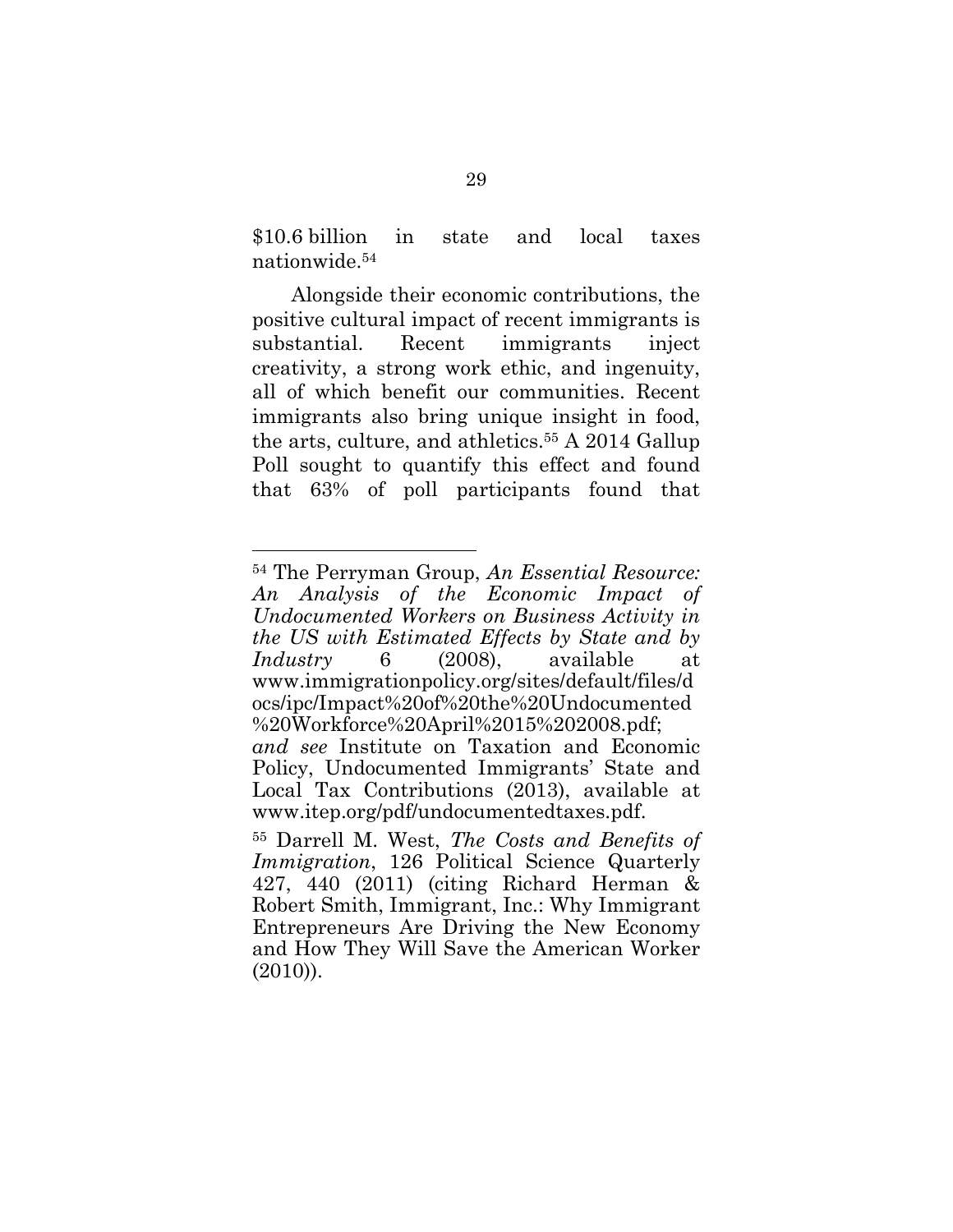immigrants were good for this country.[56](#page-36-2) The poll also found that 88% of participants favored allowing undocumented immigrants already in the country to become U.S. citizens if they paid taxes and a penalty, passed a criminal background check, and learned English. Only 12% opposed this proposal.[57](#page-36-3) Ultimately, recent immigrants, with their varied backgrounds, personal stories, and tastes enrich our communities. As Pope Francis recently stated in his address to a joint session of Congress "We must resolve now to live as nobly and as justly as possible, as we educate new generations not to turn their back on our neighbors and everything around us. Building a nation calls us to recognize that we must constantly relate to others, rejecting a mindset of hostility in order to adopt one of reciprocal subsidiarity, in a constant effort to do our best. I am confident that we can do this."[58](#page-36-4) Unwarranted deportations deprive our

<span id="page-36-2"></span><span id="page-36-0"></span><sup>56</sup> [Gallup, Immigration, www.gallup.com/poll/](www.gallup.com/poll/1660/immigration.aspx) 1660/immigration.aspx (2014 June 5-8 responses).

<span id="page-36-3"></span><sup>57</sup> *Id.* (2013 June 13-July 5 responses).

<span id="page-36-4"></span><span id="page-36-1"></span><sup>58</sup> Pope Francis, United States Capitol, address to US Congress, Sept. 24, 2015. http:// [w2.vatican.va/content/francesco/en/speeches/20](http://w2.vatican.va/content/francesco/en/speeches/2015/september/documents/papa-francesco_20150924_usa-us-congress.html) 15/september/documents/papa-francesco\_ 20150924\_usa-us-congress.html.